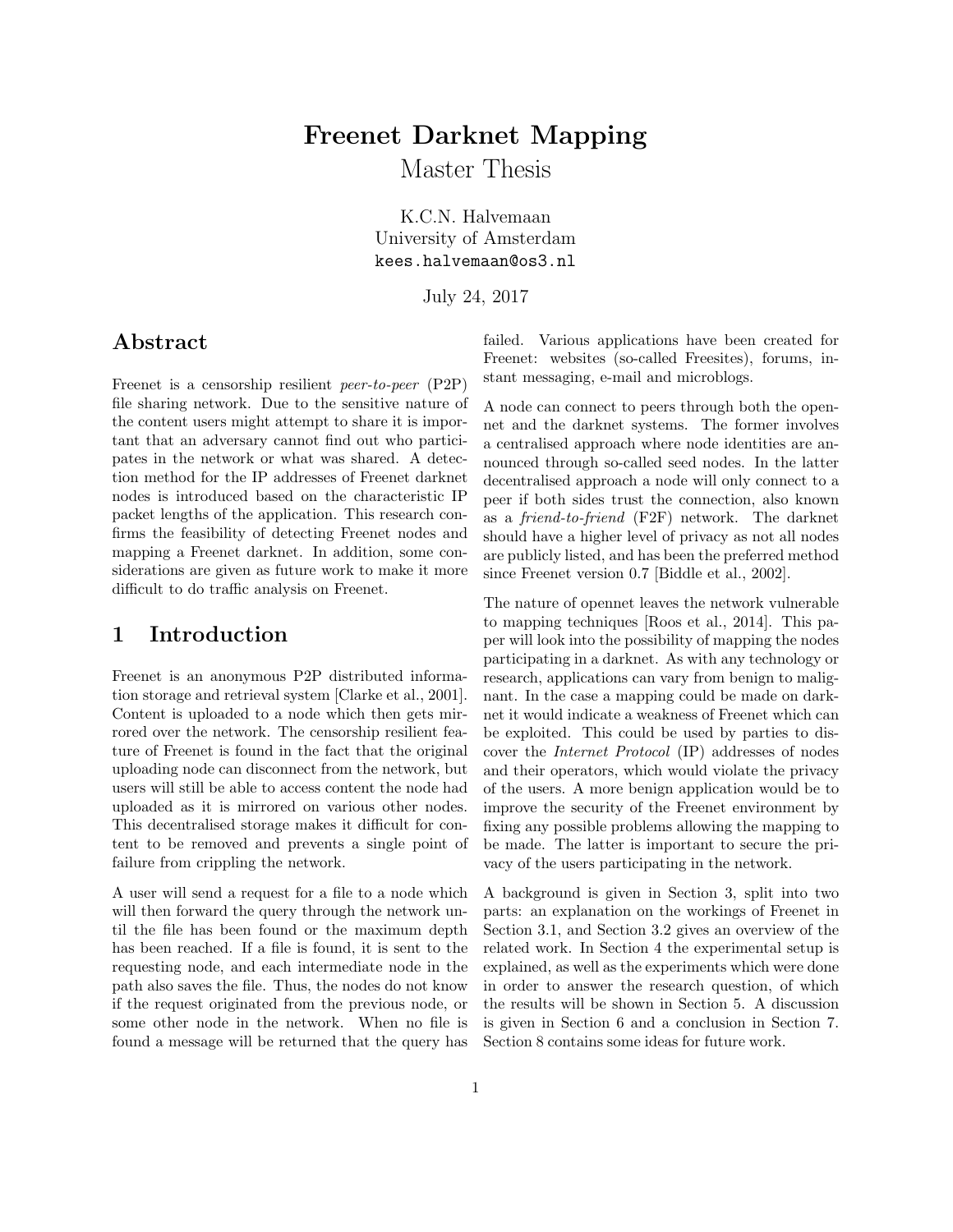### <span id="page-1-3"></span>2 Research question

The following research question has been formulated.

- Are Freenet opennet mapping techniques applicable to a Freenet darknet?
- Is it possible to discover the [IP](#page-12-2) addresses of nodes participating in a Freenet darknet?

### <span id="page-1-0"></span>3 Background

An overview of the workings of Freenet is given in Section [3.1](#page-1-1) as well as some of the terminology used in this paper. Related work on Freenet mapping is discussed in Section [3.2.](#page-2-0)

#### <span id="page-1-1"></span>3.1 Freenet

Freenet was first proposed in a white paper by [Clarke](#page-13-2) [\[1999\]](#page-13-2), and further extended by [Clarke et al.](#page-13-0) [\[2001\]](#page-13-0). An improved version was presented in [Biddle et al.](#page-13-1) [\[2002\]](#page-13-1), fixing a number of security related issues, increasing routing performance, and pushing darknet as the more secure alternative to opennet. The aforementioned papers have been used as a basis for the description of Freenet in this section, as well as the Freenet wiki [\[Freenet Project, 2017e\]](#page-14-1) and the Freenet website [\[Freenet Project, 2017d\]](#page-14-2).

Freenet is an overlay network with the Internet as the underlay network, see Figure [2](#page-2-1) for a graphical representation. Freenet was designed to be transport protocol agnostic: the original [Freenet REference Dae](#page-12-3)mon [\(FRED\)](#page-12-3) used the [Transmission Control Proto](#page-13-3) $col$  [\(TCP\),](#page-13-3) but since version 0.7 it has been using the [User Datagram Protocol](#page-13-4) (UDP). The operator of a Freenet node is often its only user. It would create significant security risks if one uses a remote node operated by a third party. With privacy and security in mind the Freenet project discourages this behaviour and encourages running a local node in order to connect to the network. Each node has a unique identity with which it identifies itself to its neighbours. It is exchanged with other nodes in order to peer and set up a secure channel. Part of the identity are the [UDP](#page-13-4) port used for connecting and the public key of the node. Nodes send messages to each other containing queries, data, or in the case of probes special functionality as part of the [Freenet Protocol](#page-12-4) (FNP). A message has a [Unique Identifier](#page-13-5) (UID) which allows nodes in the network to apply loop-prevention by checking if they have seen a message with a specific [UID](#page-13-5) before. Each node has a location  $l$ , with  $l$  being a number in the range  $[0, 1)$ . The location is a circular relation, meaning the distance between  $l = 0.1$ and  $l = 0.9$  is 0.2. When a node joins the network, its location<sup>[1](#page-1-2)</sup> is set to a random value. Note that the location of a node is unrelated to the location of its neighbours as can be seen in Figure [3](#page-3-0) which depicts the same network as Figure [2](#page-2-1) but with the nodes positioned on a circle based on their location. When considering the network as a [Distributed Hash Table](#page-12-5) [\(DHT\),](#page-12-5) a Freenet node specialises in storing files that have a key close to its location. The location is used in the routing of queries through the network, as will be explained later in this section.

When a user initialises his node a public-private key pair is created, these are then used to sign and verify published files. A number of different keys can be created for a file. The [Content Hash Key](#page-12-6) (CHK) which is the hash of the file, is used for integrity checking. The [Keyword Signing Key](#page-12-7) (KSK) is a hash created from a human readable string which allows for keyword searches. For Freesites that are updated frequently a [Signed Subspace Key](#page-12-8) (SSK) can be used which contains the signature of the author allowing users to validate that an updated version was indeed made by the same author. The usage of [SSKs](#page-12-8) has been superseded by the [Updateable Sub](#page-13-6)[space Key](#page-13-6)s (USKs), which are wrappers for the former hiding the search for the most up-to-date version of a Freesite. The public keys can be obtained out-ofband or from Freenet sites that provide indexed lists of said keys.

The network topology in Freenet is created in different ways for opennet and darknet, as can be seen in Figure [1.](#page-2-2) In opennet all nodes have a special connec-

<span id="page-1-2"></span><sup>&</sup>lt;sup>1</sup>From here on when "location" is used in this paper this property of the node is meant.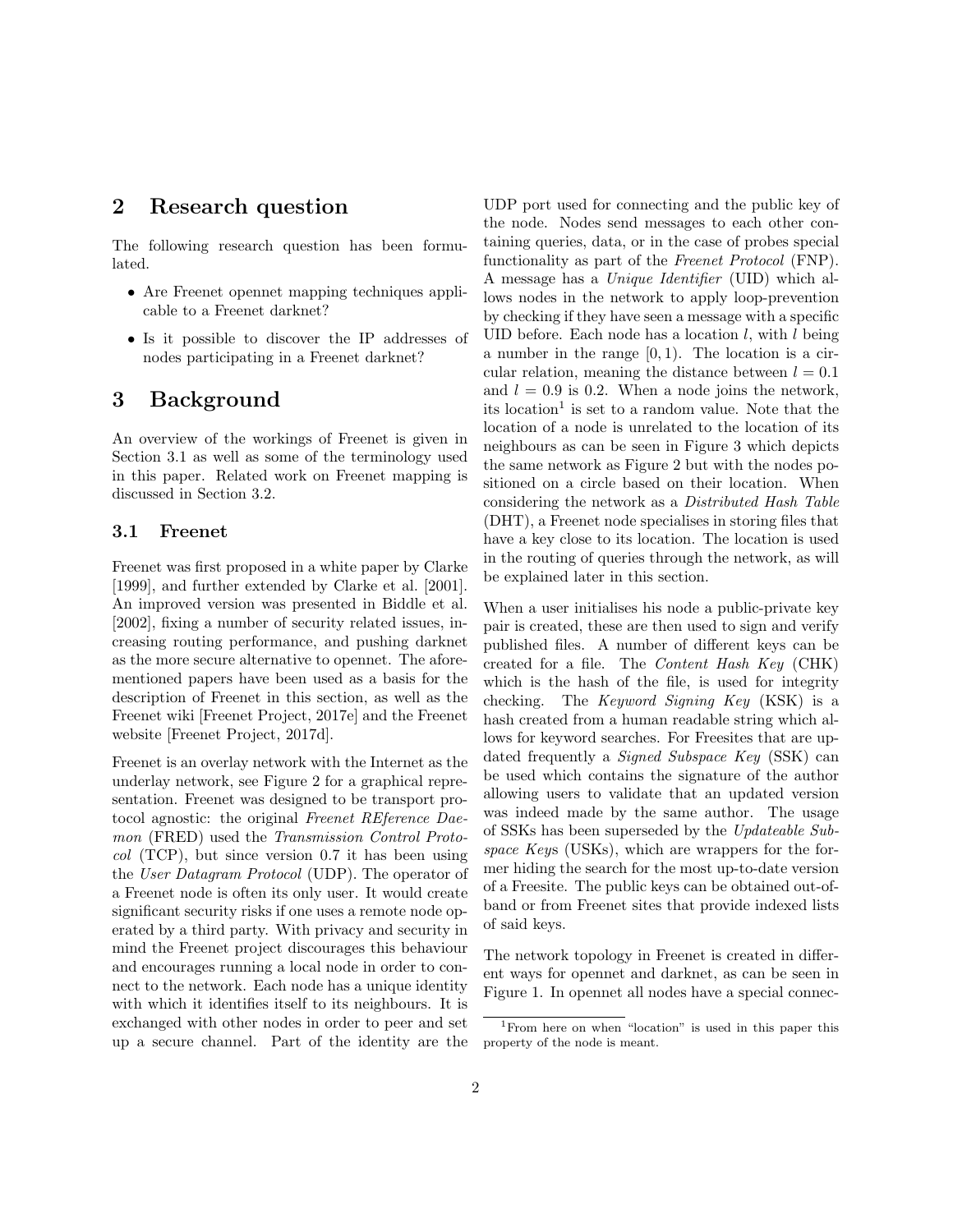<span id="page-2-2"></span>

Figure 1: The three possible topologies within Freenet. Solid lines indicate darknet connections, dotted lines are connections to the seed node and dashed lines are connections assigned by a seed node.

tion to a seed node, which helps them connect to a neighbour with a relevant location by forwarding join requests based on the location of the node. Figure [1a](#page-2-2) shows what a Freenet opennet looks like. Neighbours in opennet can also be removed if their performance is insufficient, this should structure the network in such a way to improve routing. The alternative to opennet is darknet, in which each node has a set of trusted neighbours with which it has made an agreement to peer, an example of this can be seen in Figure [1b.](#page-2-2) The neighbours have to be added manually by the user. Darknet nodes swap their location with other nodes in order to uniformly spread the key space covered by the network. A hybrid form is also possible, where a darknet is connected to the opennet through a peer which participates in both. Figure [1c](#page-2-2) displays this hybrid topology. In this case darknet nodes A and G can access information on the opennet node C (and vice versa) through node B which participates in both opennet and the darknet. This way the opennet can act as a connecting component for multiple darknets.

The routing in Freenet is based on the small-world model in which most individuals "are linked by short chains of acquaintances" [\[Kleinberg, 2000b\]](#page-14-3). Since a darknet is a subgraph of a social relationship graph it should concur with this model (users need to know one another out-of-band before they can connect their nodes). Efficient routing can still be done by individual nodes acting strictly on local information [\[Kleinberg, 2000a\]](#page-14-4). The retrieval and insertion of files is based on a depth-first search. When a node is able to fulfil a request it will do so, otherwise it will

<span id="page-2-1"></span>

Figure 2: Freenet depicted as an overlay network, the label of the nodes indicate their location.

<span id="page-2-0"></span>forward the message to the neighbour whose location is closest to the requested key. If a node is unable to forward the request, a response will be sent, allowing the previous node to requests its next neighbour. Before a user can insert a file into the network, it will first send a request to its node to see if the hash of that file is already present in the network. If a negative response is returned, the file is inserted along the same path, being cached by the nodes along the way. Files are split up into blocks of 32 KiB each, allowing for multiple nodes to store different parts of a file. When the storage capacity of a node is reached, random files will be deleted to make room for new ones.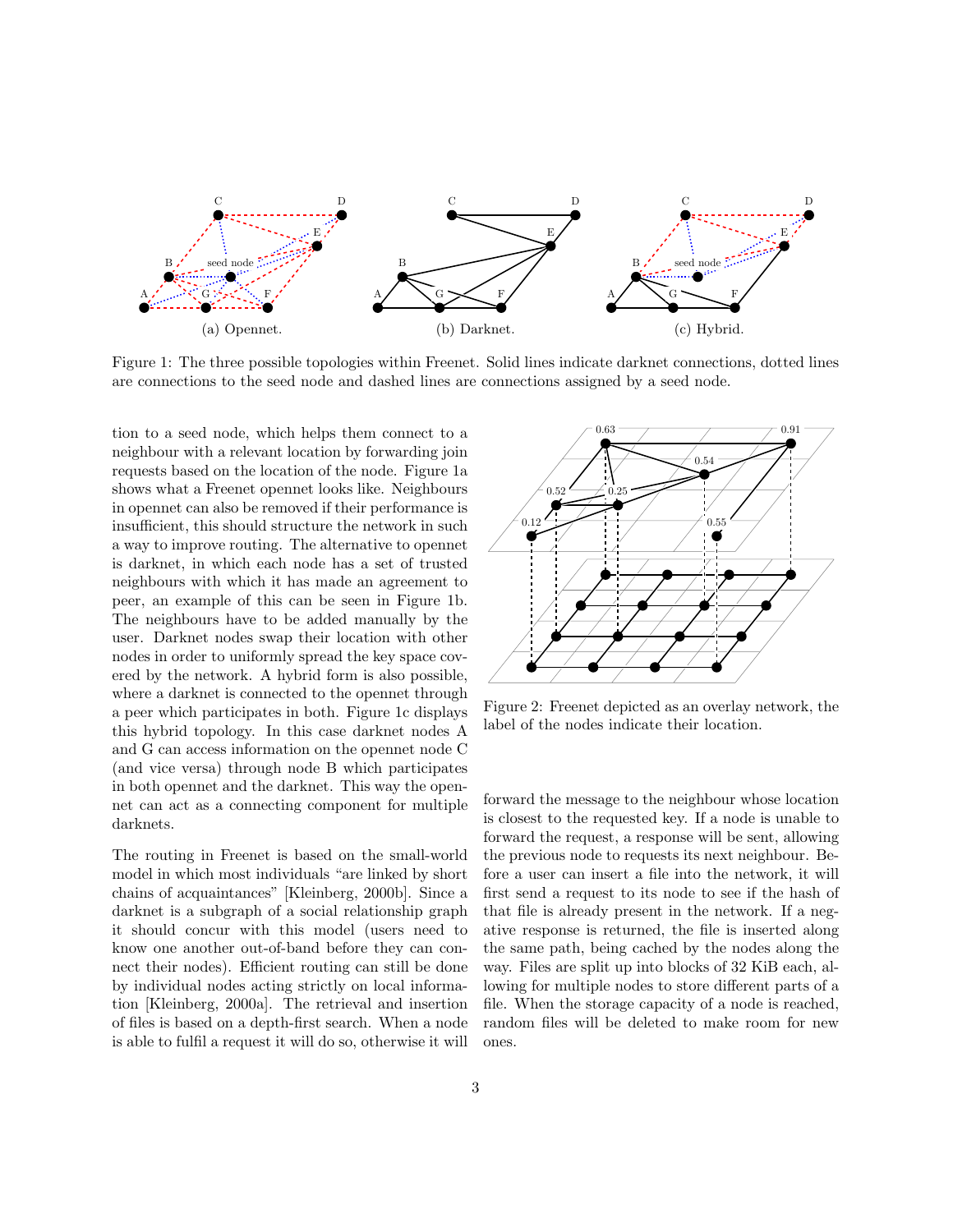<span id="page-3-5"></span><span id="page-3-0"></span>

Figure 3: A Freenet topology with the nodes placed in a circle based on their location.

#### 3.2 Related work

Few studies have been solely concentrated on the mapping of Freenet, with it often being a side experiment instead of the main subject. An overview of related work is given in this section, in chronological order.

An opennet measurement was done by [Cramer et al.](#page-13-7) [\[2004\]](#page-13-7), using a monitoring node they found 19,235 distinct [IP](#page-12-2) addresses during a period of 18 days. In addition, the length of the  $TCP$  sessions<sup>[2](#page-3-1)</sup> were measured which had a mean of 34.66 seconds. Of all sessions 99.7% lasted less than 30 minutes and only 0.11% stayed available for more than one hour.

[Evans et al.](#page-13-8) [\[2007\]](#page-13-8) describes an attack based on the periodical swapping of the location of peers in a darknet. Since the location of a node is separate from the connections to its peers, and swapping occurs naturally as part of the [FNP,](#page-12-4) such an attack is difficult to detect by other nodes. Natural join-leave churn also provides a similar effect as the attack does. This attack has shown major imperfections in Freenet<sup>[3](#page-3-2)</sup>, but since the locations and connections are separate it may be difficult to be used for mapping purposes.

Blocking of various [P2P](#page-12-0) applications using Linux iptables was discussed by [Othman and Kermanian](#page-14-5) [\[2008\]](#page-14-5). Freenet was blocked by dropping all traffic for specific [TCP](#page-13-3) ports which were used by the [FRED.](#page-12-3) This method cannot be applied to later versions of Freenet since random [UDP](#page-13-4) ports are chosen for the [P2P](#page-12-0) traffic. A similar tactic is used in the commercial [Intrusion Detection System](#page-12-9) (IDS) of [So](#page-14-6)[larwinds](#page-14-6) [\[2017\]](#page-14-6) where the [TCP](#page-13-3) ports used by the [FRED](#page-12-3) FProxy and the external [Freenet Client Pro](#page-12-10)tocol [\(FCP\)](#page-12-10) controller are used to flag traffic as malicious. Usage of these [TCP](#page-13-3) ports does not imply that a Freenet node is actually running since these ports are not used for the [P2P](#page-12-0) traffic. In addition, one could change the default ports used by [P2P](#page-12-0) programs to evade this type of rule based blocking.

[Vasserman et al.](#page-14-7) [\[2009\]](#page-14-7) introduce the term of an [membership-concealing overlay network](#page-12-11) (MCON), which concurs with the censorship resilient design principles of Freenet. They discuss resistance to member identification attacks where a [MCON](#page-12-11) outsider tries to retrieve the identities of the members participating in the [MCON.](#page-12-11) Two methods are explained: harvesting, where an adversary tries to find the identity of any number of nodes, and targeting where the attacker tries to match a known identity to a specific node. Multiple monitoring nodes were used to do passive and active harvesting in opennet by logging all requests on said nodes and the iden-tities<sup>[4](#page-3-3)</sup> of neighbouring nodes. During a period of 80 hours, at any given time between 2,000 and 3,000 running opennet nodes were online and 11,100 unique identities were found<sup>[5](#page-3-4)</sup>. They also concluded that it is

<span id="page-3-1"></span><sup>2</sup>The version of the [FRED](#page-12-3) used in the experiments of [Cramer et al.](#page-13-7) still used [TCP.](#page-13-3) The exact version number was not mentioned in the paper.

<span id="page-3-2"></span><sup>3</sup>At the time of writing several solutions have been proposed, see <http://freenet.mantishub.io/view.php?id=3919> for details.

<span id="page-3-3"></span><sup>4</sup>[Vasserman et al.](#page-14-7) uses the term pseudonym for what in Freenet is called the identity of a node.

<span id="page-3-4"></span><sup>5</sup>The research by [Vasserman et al.](#page-14-7) [\[2009\]](#page-14-7) was done on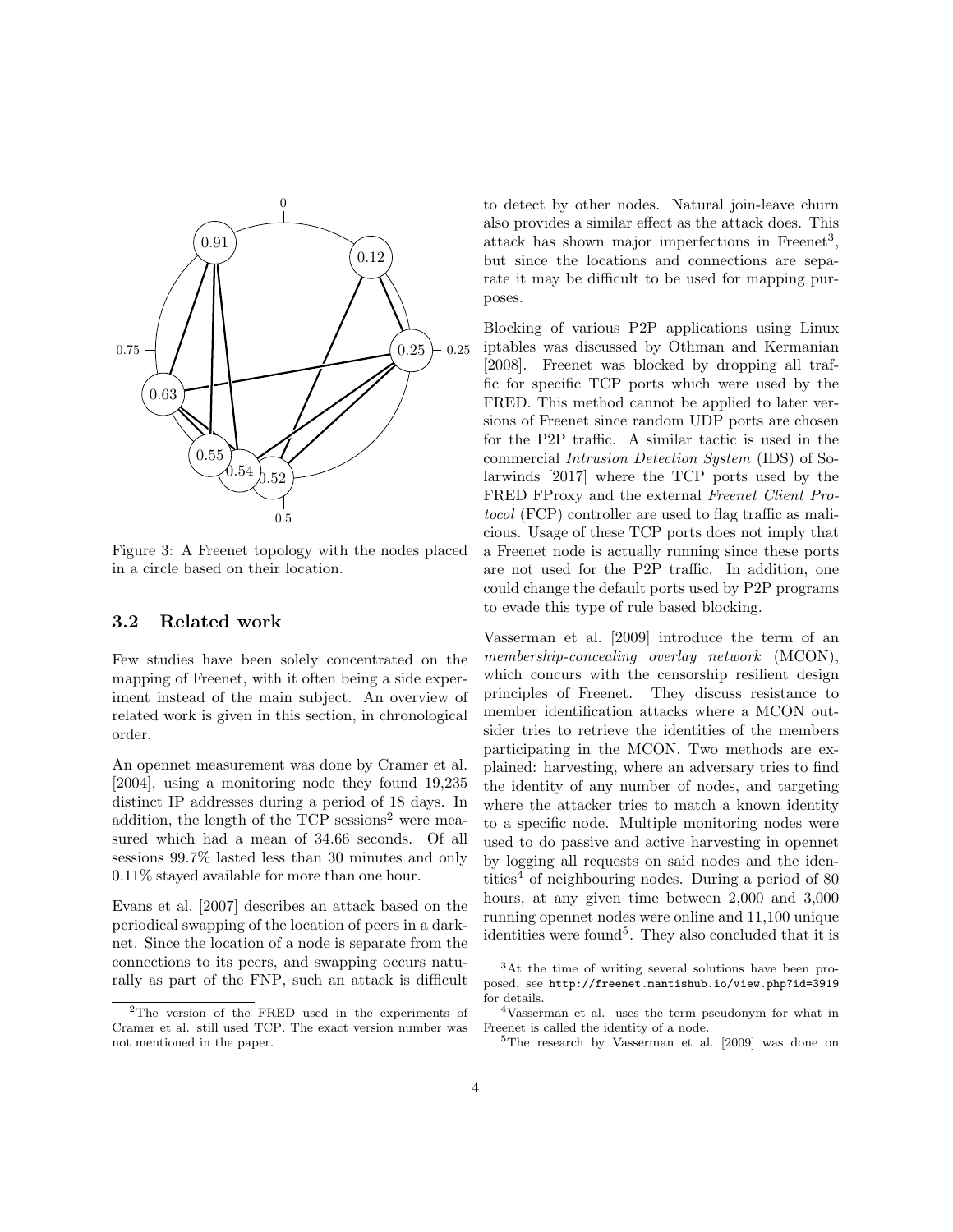<span id="page-4-3"></span>impossible to know how many existing Freenet nodes there were in the network since nodes could have been offline during the experiment. [Vasserman et al.](#page-14-7) chose to log identities instead of [IP](#page-12-2) addresses as this should give a better indication of the amount of users in a network, since a node can rejoin the network with a different [IP](#page-12-2) address while keeping the same identity.

A routing table insertion attack on opennet was done by [Baumeister et al.](#page-13-9) [\[2012\]](#page-13-9). Based on the assumption that the topology is known in advance, it was shown that it is possible for a malicious node to connect to a random node in the network. Their method for obtaining the topology was based on the neighbourof-neighbour sharing feature of nodes and using the experimental PROBE message<sup>[6](#page-4-1)</sup>. A set of attacking nodes connects to regular nodes in the network and starts inserting and requesting files on paths that contain the target node. Opennet nodes will drop neighbours if they do not successfully answer a specific number of queries, this feature was used to manipulate the neighbour set of the target node. The attacker would make sure that his requests along the path containing the target node would all have a high success chance by requesting known files. The successful queries allow for less successful peers to be dropped in favour of a malicious node. In addition, they have demonstrated a traceback attack based on the FNPRejectLoop message. It allows for the discovery of the path a message with a specific [UID](#page-13-5) has taken. This work was further extended by [Tian et al.](#page-14-8) [\[2015\]](#page-14-8).

[Roos et al.](#page-14-0) [\[2014\]](#page-14-0) applied a number of passive and active mapping techniques to Freenet in both the open-net and a hybrid network<sup>[7](#page-4-2)</sup>. By doing passive measurements using a number of monitoring nodes they attempted to find out if the distribution of nodes in opennet follows the small-world model by [Kleinberg](#page-14-3) [\[2000b\]](#page-14-3). Their darknet experiment was limited to the

Freenet 0.7 build #1204 r25665 (2-17-2009).

hybrid model where the monitoring node was connected to both a darknet and the opennet. Network size and user origin was mapped by logging the [IP](#page-12-2) addresses of opennet neighbours of a monitoring mode and obtaining the geolocation of said nodes based on their [IP](#page-12-2) address. The [IP](#page-12-2) addresses of the seed nodes can be logged as well, this combined with the addresses of regular nodes allows for a blacklist to be made to block the Freenet opennet. The popularity of a key k was calculated by dividing the number of requests for k by the total number of requests. An active measurement was done using probes that are part of the [FNP.](#page-12-4) Two probes: FNPRoutedPing and FNPRHProbeRequest were used to get information on the availability of nodes. The former probe has been disabled by default in September 2012 due to privacy concerns. In the opennet monitoring experiments they found close to 60,000 unique nodes during a period of 14 days. In addition to their experiments, [Roos et al.](#page-14-0) criticised the Freenet white papers for basing their conclusions on simulated network topologies. They claim these are unrealistic as they do not take into account uniform join-leave churn, consider all nodes to have the same storage capacity and consider all content to be equally popular. The research done by [Roos et al.](#page-14-0) employed either opennet and hybrid networks, but no work was done on a pure darknet.

A traceback attack was developed by [Tian et al.](#page-14-8) [\[2015\]](#page-14-8) for opennet. The location of a suspect node is determined using the routing table insertion attack described in [Baumeister et al.](#page-13-9) [\[2012\]](#page-13-9). By connecting to a suspect node with an attack node the former can be queried to check if it has seen a message with a specific [UID.](#page-13-5) With 24% to 43% accuracy a node can be traced back which had send a specific content request message. This attack could also be applied to darknet, but the higher level of trust needed for connecting to the suspect node might make it more difficult.

# <span id="page-4-0"></span>4 Method

The experimental setup is outlined in Section [4.1.](#page-5-0) Section [4.2](#page-5-1) describes the method used to detect

<span id="page-4-1"></span><sup>6</sup> It is unclear which command it exactly corresponds with in the current build of the [FRED.](#page-12-3)

<span id="page-4-2"></span><sup>7</sup>[Roos et al. \[2014\]](#page-14-0) used a number of different versions of Freenet during their research: Freenet 0.7 build  $\#1407, \#1410,$ #1442 and #1457.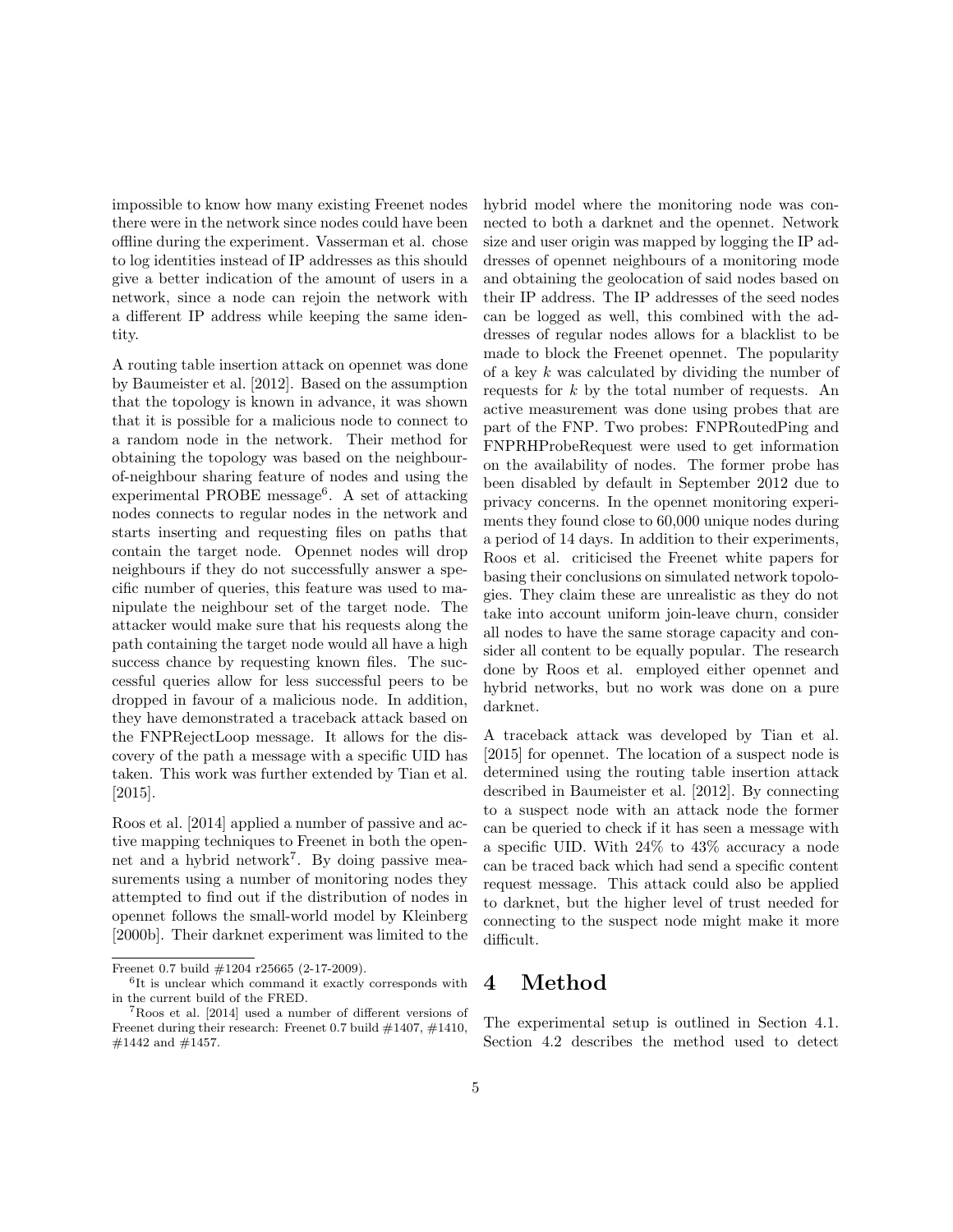<span id="page-5-8"></span>Freenet traffic based on its characteristics. The details of the implementation can be found in Section [4.3,](#page-8-2) and the data collection is explained in Section [4.4.](#page-8-3)

#### <span id="page-5-0"></span>4.1 Experimental setup

The [FRED](#page-12-3) version 0.7 build  $#1477$  (2017-03-09)<sup>[8](#page-5-2)</sup> was used for the experiments. A Xen hypervisor was set up with Ubuntu 16.04 LTS as host [Operating](#page-12-12) [System](#page-12-12) (OS). The nodes were installed on separate [Virtual Machine](#page-13-10)s (VMs) running Ubuntu 16.04 LTS with sufficient resources to run a Freenet node. The specifications of the physical machine on which the experiments were done is given in Table [1](#page-5-3) and the specifications of the [VMs](#page-13-10) is given in Table [2.](#page-5-4) The nodes were assigned IPv4 addresses in the same subnet. The [VMs](#page-13-10) were connected to each other via a bridge, which was also used to capture the traffic on. The assumption is that the attacker is able to tap the network traffic of the machines he suspects might be running Freenet nodes, like possible in a company network or at an [Internet Service Provider](#page-12-13) [\(ISP\).](#page-12-13) During the experiments the [VMs](#page-13-10) had no connection to the Internet.

The Freenet nodes were set up with both the physical threat and the network threat level to "HIGH". The friends<sup>[9](#page-5-5)</sup> were added with trust set to "LOW", and as secret contacts, meaning no one in the network except the two nodes know about their peering. In higher trust levels the nodes will share information about their neighbours to increase routing performance. These settings should ensure that the nodes run at the highest possible level of security while having minimum trust in their peers. The combination of settings should result in as little information leakage as possible, making detection as difficult as possible. The storage capacity was set to 512 MiB. No bandwidth limitation was set, while the download speed was set to 384 KiB/s, and the upload speed to 16.0 KiB/s. All other settings were kept at their default value as set by the installation wizard in the

<span id="page-5-6"></span>

<span id="page-5-3"></span>Figure 4: Topology of the darknet training setup.

Table 1: Server specification.

| <b>Hypervisor</b> | Xen version 4.6.5                                    |
|-------------------|------------------------------------------------------|
| Host OS           | Ubuntu 16.04 LTS                                     |
| Kernel            | $GNU/L$ inux 4.4.0-79-generic x86.64                 |
| <b>CPU</b>        | Intel <sup>®</sup> Xeon <sup>®</sup> CPU E3-1240L v5 |
| RAM               | $16GiB \tQ 2133MHz$                                  |
|                   |                                                      |

FProxy. The FProxy is the [Graphical User Interface](#page-12-14) [\(GUI\)](#page-12-14) which allows the operator to change settings of his node. The topology of the darknet used in the experiments can be seen in Figure [4.](#page-5-6) Each node has a degree of at least three, which concurs with the instructions on the FProxy installation wizard to have at least three friends online at any given time.

#### <span id="page-5-1"></span>4.2 Detection

The detection of Freenet nodes is done in two steps. First, the traffic is matched to the characteristics of [FRED](#page-12-3) traffic as explained in Section [4.2.1.](#page-5-7) Second, the traffic is compared to a baseline by testing it on an [Support Vector Machine](#page-12-15) (SVM) that has been trained on Freenet traffic as described in Section [4.2.2.](#page-7-0)

Table 2: [VM](#page-13-10) specification.

<span id="page-5-7"></span><span id="page-5-4"></span>

| <b>OS</b>      | Ubuntu 16.04 LTS                     |
|----------------|--------------------------------------|
| Kernel         | $GNU/L$ inux 4.4.0-79-generic x86_64 |
| $v$ CPUs       | 2                                    |
| Memory         | 1024 MB                              |
| Swap           | 1024 MB                              |
| <b>Storage</b> | $10 \text{ GB}$                      |

<span id="page-5-2"></span><sup>8</sup>Commit d38a867b12ab2e245b33f4a3ca986ccdc13297d9 of <https://github.com/freenet/fred.git>.

<span id="page-5-5"></span><sup>9</sup>Peers are called "friends" in Freenet.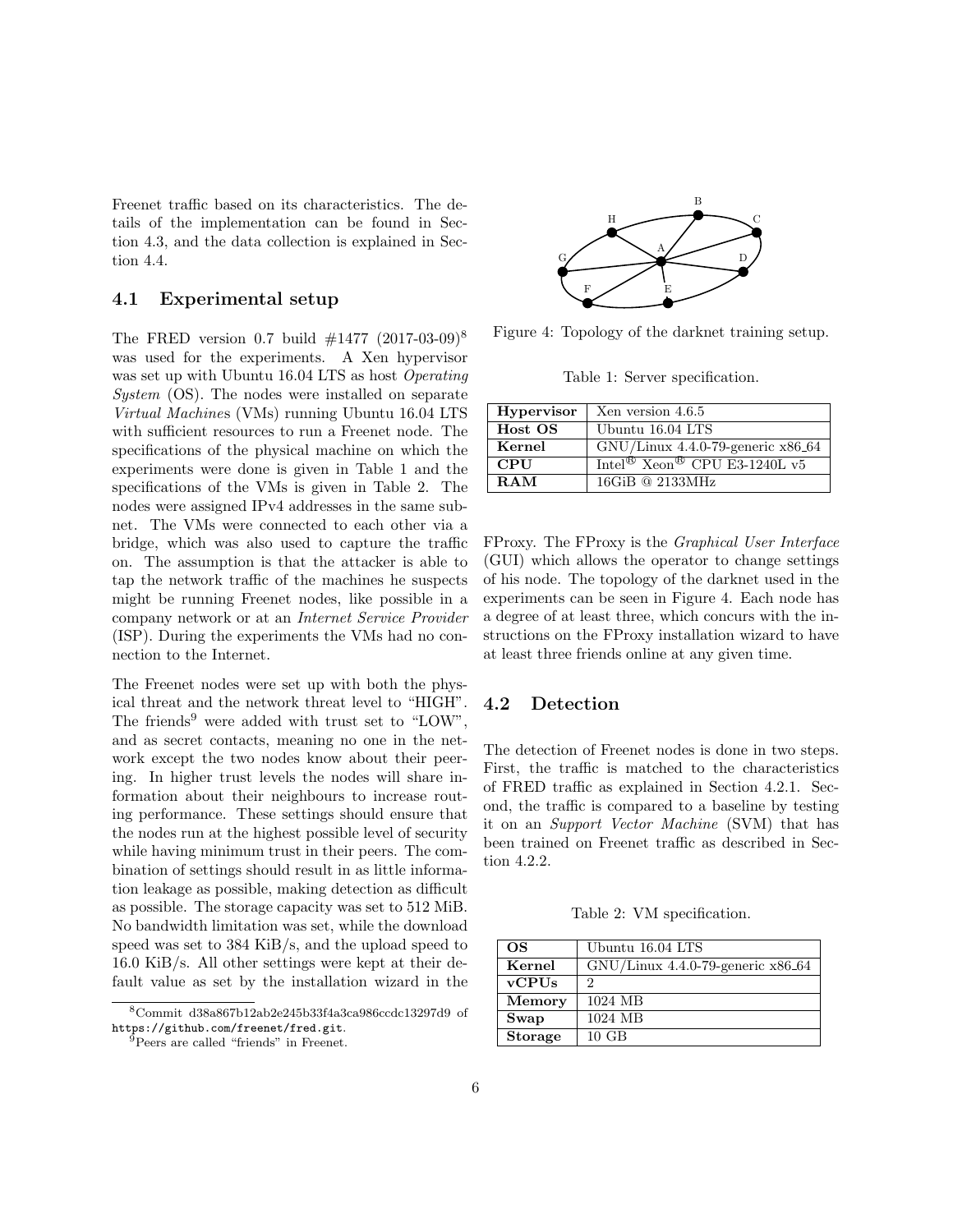<span id="page-6-1"></span><span id="page-6-0"></span>Table 3: The composition of a typical IPv4 packet as sent by the [FRED.](#page-12-3) The [UDP](#page-13-4) payload consists of the [Hash-based Message Authentication Code](#page-12-16) (HMAC), one or more fragments, and padding.

| <b>Bytes</b> | Description                 |                 |  |
|--------------|-----------------------------|-----------------|--|
| 20           | IP <sub>v4</sub> header     |                 |  |
| 8            | UDP header                  |                 |  |
| 10           | <b>HMAC</b>                 |                 |  |
| $10-1222$    | Fragments                   |                 |  |
|              | Description<br><b>Bytes</b> |                 |  |
|              | $1 - 9$                     | Fragment header |  |
|              | Fragment data<br>1 >        |                 |  |
| $0 - 127$    | Padding                     |                 |  |

#### 4.2.1 Step  $\#1$ : Traffic characteristics

The following section explains the characteristics of Freenet traffic. The findings have been based on a review of the [FRED](#page-12-3) source code [\[Freenet Project,](#page-14-9) [2017c\]](#page-14-9), and instructions in the [FRED](#page-12-3) FProxy.

A number of values are hard coded into the [FRED](#page-12-3) to calculate the maximum and minimum [IP](#page-12-2) packet length. When the term [IP](#page-12-2) packet length is used in this paper, the length of the whole [IP](#page-12-2) packet is meant, including the [IP](#page-12-2) header. The [Maximum](#page-12-17) [Transmission Unit](#page-12-17) (MTU) is set to 1280 bytes, and the IPv4[+UDP](#page-13-4) header length is set to 28 bytes while the IPv6[+UDP](#page-13-4) header is set to 48 bytes. The [FRED](#page-12-3) conservatively chooses the latter for the calculation of the maximum [UDP](#page-13-4) payload, when it was unable to detect which [IP](#page-12-2) version is used. As it was unable to do so in the experimental setup, this leaves a maximum [UDP](#page-13-4) payload of 1232 bytes for both IPv4 and IPv6. See Appendix [A](#page-15-0) for an explanation featuring examples from the [FRED](#page-12-3) source code. An [HMAC](#page-12-16) with a length of 10 bytes is added to the [UDP](#page-13-4) payload (see Appendix [B](#page-16-0) for details), leaving 1222 bytes for the actual messages. The [UDP](#page-13-4) payload is padded to the nearest multiple of 64 bytes with an extra random 0 to 64 bytes [\[Freenet Project, 2006\]](#page-13-11), and is encrypted with [Advanced Encryption Standard](#page-12-18) (AES) in [Periodic Cipher Feed Back](#page-12-19) (PCFB) mode.

the [FNP.](#page-12-4) The maximum message size is 4096 bytes to prevent big messages from starving out other messages resulting in timeouts, which is even more of a problem when retransmits happen (see Appendix [C](#page-16-1) for details). A message can have submessages which get parsed simultaneously and each have their own separate maximum message size.

The [UDP](#page-13-4) payload contains one or more fragments. A fragment can correspond with a complete single message or a part of it in the case of large messages. Each fragment has a minimum size of 1 byte and a maximum header size of 9 bytes. The minimum fragment size is 10 bytes, see Appendix [D](#page-17-0) for details. Thus, the minimum unpadded [UDP](#page-13-4) payload is 20 bytes: the [HMAC](#page-12-16) plus a single minimum fragment. The composition of a typical packet as sent by the [FRED](#page-12-3) in the experimental setup can be seen in Table [3.](#page-6-0)

The [FRED](#page-12-3) will use the same [UDP](#page-13-4) port to receive messages from all its peers. The port is chosen at random during the installation, but stays the same during the life time of a node. It should be common for a node to have at least three different source addresses that send packets to the same [UDP](#page-13-4) port as the FProxy installation wizard recommends a user to get at least this amount of active peers.

The findings can be formulated in a set of rules used to determine if a machine is transmitting traffic that is characteristic for the [FRED.](#page-12-3) For this experiment only IPv4 will be considered and traffic with the default padding enabled.

- 1. Port number between 1024 and 65535.
- 2. Maximum [IP](#page-12-2) packet length of 1280 bytes.
- 3. Minimum [IP](#page-12-2) packet length of 92 bytes.
- 4. Maximum [UDP](#page-13-4) payload of 1232 bytes.
- 5. Minimum [UDP](#page-13-4) payload of 64 bytes.
- 6. An [IP](#page-12-2) address receiving packets on the same [UDP](#page-13-4) port from at least three different [IP](#page-12-2) addresses.
- 7. A socket has to have sent and received at least one packet.

The nodes send messages to their peers as part of rules. Figure [5a](#page-7-1) displays the average normalised Some initial packet captures were done to verify the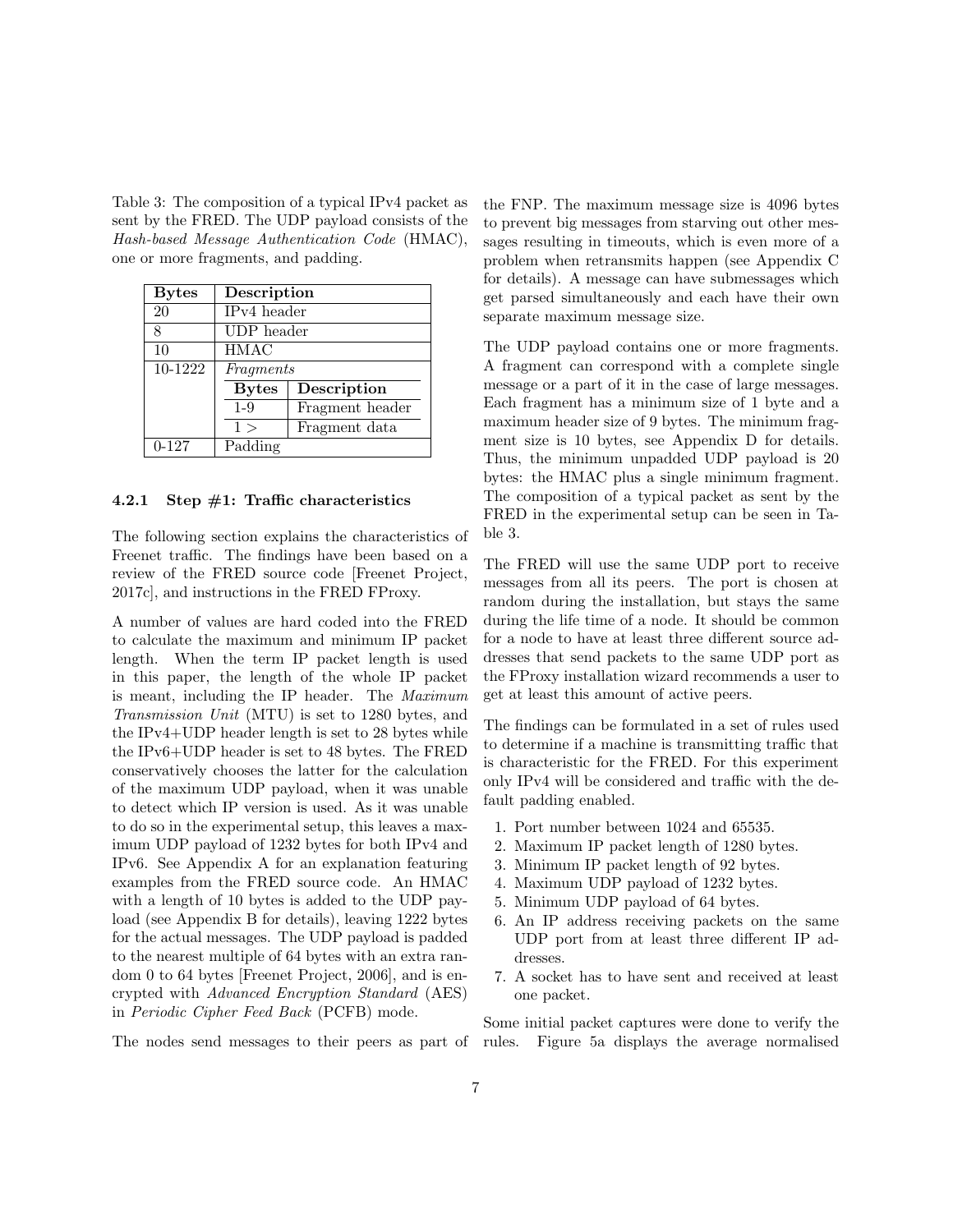<span id="page-7-2"></span><span id="page-7-1"></span>

(a) Nodes being queried.

(b) Idle.

Figure 5: Average of the normalised [IP](#page-12-2) packet length frequencies of the Freenet nodes in the test network for three hours. Note that the y-axis has a logarithmic scale.

packet length frequencies of the Freenet nodes in the test network while processing queries, and Figure [5b](#page-7-1) shows the network being idle (no inserts or requests by a user). Note that the maximum packet length found in the packet captures is 1260 bytes, not 1280 bytes, due to the 20 bytes overhead caused by the [FRED](#page-12-3) not recognising the correct [IP](#page-12-2) version that was used.

When a packet is found from a socket (meaning the four tuple consisting of: [IP](#page-12-2) source address, [IP](#page-12-2) destination address, [UDP](#page-13-4) source port, [UDP](#page-13-4) destination port) that does not comply with the above rules, the socket is flagged as not suspicious. All remaining sockets are marked as suspicious and will be under further investigation in step  $#2$  in Section [4.2.2.](#page-7-0)

#### <span id="page-7-0"></span>4.2.2 Step  $#2$ : Comparison to baseline

The steps performed in Section [4.2.1](#page-5-7) delivered a list of suspicious sockets as well as a list of packets sent to those sockets. The traffic must then be validated against known Freenet traffic. This should be done to rule out that these sockets are not other applications which just happen to have stayed within the bounds of Freenet traffic. Since Freenet is a [P2P](#page-12-0) file sharing network, its traffic might be similar to other [P2P](#page-12-0) networks such as BitTorrent [\[Cohen, 2008\]](#page-13-12).

A baseline of packet length frequencies was established per socket by doing a packet capture on the bridge connecting the [VMs.](#page-13-10) Each socket thus is a data point, with each node having a number of data points equal to its degree. The packet length frequencies were normalised by dividing them by the total amount of packets that were sent via that specific socket. Every 10 minutes an insert was done on each node with between 1 and 10 blocks of 32 KiB of random data. The inserted file was then requested from a random other node. Next, a random non-existing file was requested from each node. These actions should correspond with the basic operations that are performed in Freenet. The topology remained static for the duration of the experiment, e.g. no nodes left or joined the network.

A traffic capture of 5.5 hours was done on the test net-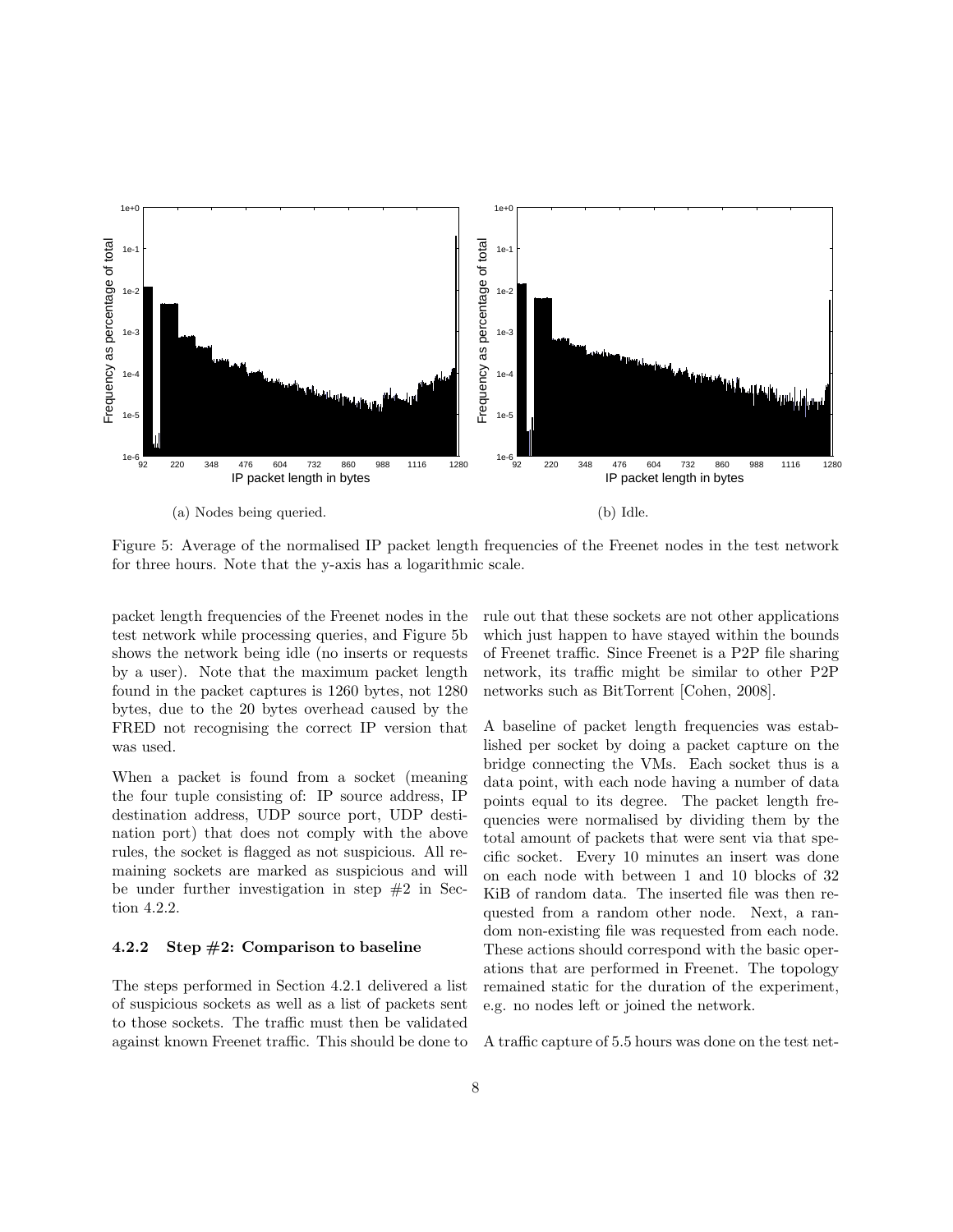<span id="page-8-5"></span>work to establish a baseline. The normalised packet length frequency distribution of it was used to train an one-class [SVM.](#page-12-15) An [SVM](#page-12-15) is a supervised machine learning algorithm that is used for classification and regression problems. By applying kernel functions it allows for cheap computations of data in highdimensional space. Please see Smola and Schölkopf [\[2004\]](#page-14-10) for a concise explanation of the workings of an [SVM.](#page-12-15)

The result of step  $#1$  and step  $#2$  should be a list of sockets which should have a high probability of being used by a Freenet node. This list can then be used to create a mapping of the network by creating a graph where each node corresponds with an [IP](#page-12-2) source address or [IP](#page-12-2) destination address in the list, and edges are drawn between the [IP](#page-12-2) source and destination addresses of sockets. Note that it could be that the darknet found is a subgraph of a larger darknet which would have nodes with [IP](#page-12-2) addresses outside of the captured traffic.

#### <span id="page-8-2"></span>4.3 Implementation

Tcpdump (version 4.9.0) [\[Jacobson et al., 2003\]](#page-14-11) was used to capture the traffic on the bridge. The packet captures were parsed with Tshark (version 2.2.6) [\[Combs, 2012\]](#page-13-13) to extract only the [UDP](#page-13-4) packets, the sockets, and the packet lengths. A Python script was written to apply the rules from Section [4.2.1](#page-5-7) to the parsed captures. For the [SVM](#page-12-15) the implementation of the scikit-learn Python package was used [\[Buitinck et al., 2013\]](#page-13-14). The [Radial Basis Func](#page-12-20)*tion* [\(RBF\)](#page-12-20) kernel was used with  $\gamma = \frac{1}{1280 - 92}$  and  $\nu = 0.5$ , these were the default values as set by the scikit-learn package for this classifier. Changing them did not lead to an overall increase in accuracy.

#### <span id="page-8-3"></span>4.4 Data collection

In order to test the classifier system with traffic generated from different sources and networks a number of sets were gathered. The test darknet was used to generate a set with the traffic generation mentioned in Section [4.2.2](#page-7-0) and a set with the nodes idling. An overview of the data sets can be seen in Table [4.](#page-9-0) Set  $\#1$  was used to train the [SVM.](#page-12-15) Set  $\#2$  and  $\#3$ were created at different times to have separate test cases for the training model. These captures contain all the [UDP](#page-13-4) traffic as captured from the bridge connecting the [VMs.](#page-13-10) In addition, a number of packet captures were done on applications that used [P2P](#page-12-0) and [UDP](#page-13-4) to see if any false positives would arise. Capture set  $\#4$ ,  $\#5$  and  $\#6$  were done on a desktop computer running Ubuntu 16.04 LTS and only contain traffic from the specified [UDP](#page-13-4) ports the programs used.

## <span id="page-8-0"></span>5 Results

Table [5](#page-9-1) shows the percentage of true positives and the number of false positives found after step  $#1$ . In the second step 4-fold cross-validation was done, Table [6](#page-9-2) shows the mean sample score and the standard deviation. When no suspicious sockets were found in step #1, there would be no data to test the [SVM](#page-12-15) on. In this case the corresponding cell for step  $#2$  has been filled with black.

### <span id="page-8-1"></span>6 Discussion

No false positives were found in the data sets of the other [P2P](#page-12-0) applications. In the case of BitTorrent a considerable number of [IP](#page-12-2) packets were smaller than the minimum packet size of 92 bytes. Most [IP](#page-12-2) packets lengths had the [MTU](#page-12-17) size of the interface, which was higher than the maximum packet length allowed by Freenet. In the case of OpenArena and traceroute there were many [IP](#page-12-2) packets with a length smaller than 92 bytes. The filtering step was so effective that it was difficult to find any applications that could pass it. The list of [P2P](#page-12-0) applications tested is by far not exhaustive and it could be that there are programs which could pass the filtering step<sup>[10](#page-8-4)</sup>.

The accuracy on the idle data set was not comparable to the data set with traffic. The lower frequency at 1260 bytes caused by the lack of user queries prevented the [SVM](#page-12-15) from classifying the traffic correctly. As part of the [FNP,](#page-12-4) files would be reinserted into the

<span id="page-8-4"></span> $^{10}\mathrm{However,}$  the author was not able to find any.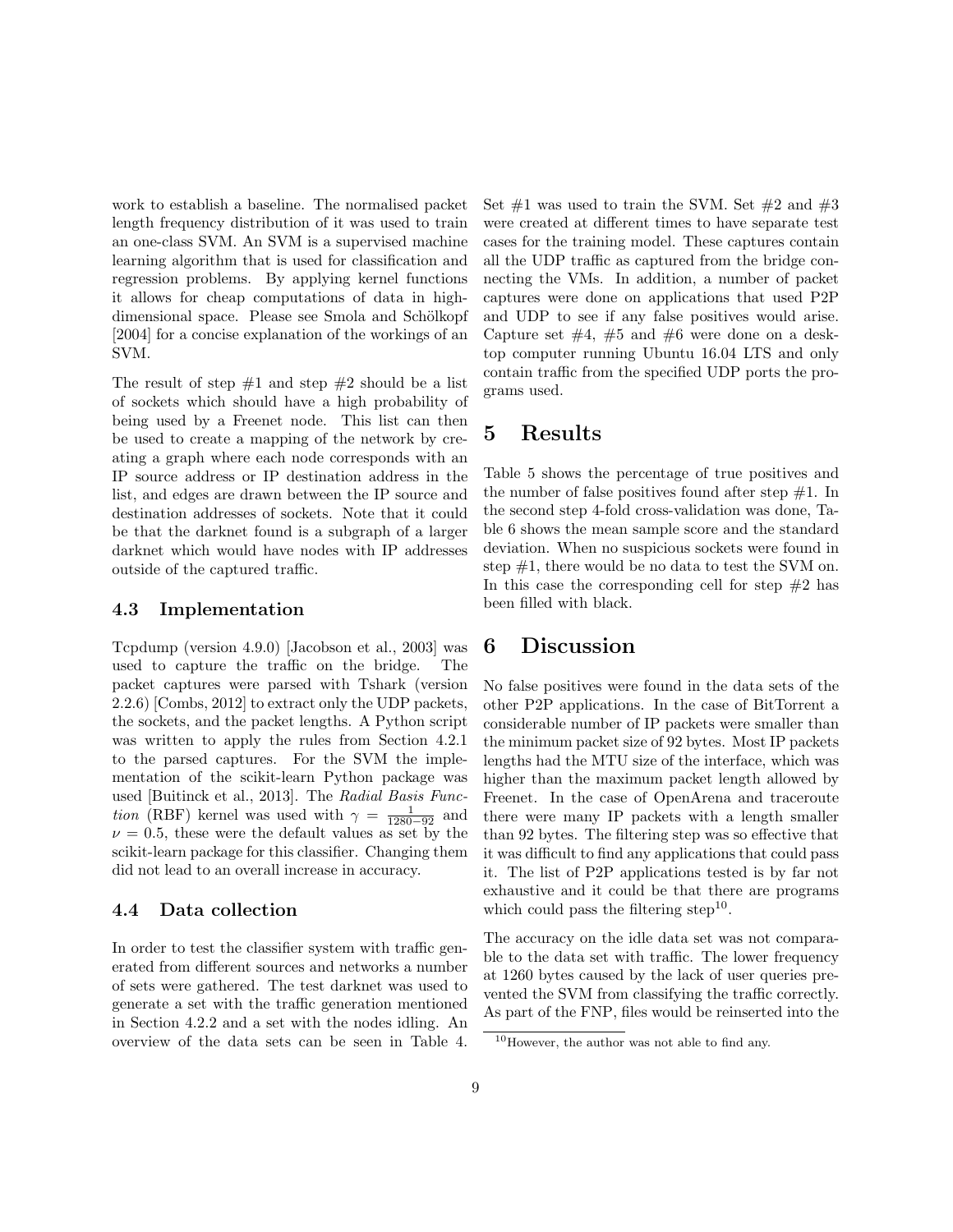Table 4: Overview of the data sets.

<span id="page-9-4"></span><span id="page-9-0"></span>

| <b>Set</b>     | <b>Freenet sockets</b> | Time      | File size | Description                                               |  |
|----------------|------------------------|-----------|-----------|-----------------------------------------------------------|--|
|                | 28                     | 5.5 hours | 433 MB    | Test network with traffic generation, with the first $30$ |  |
|                |                        |           |           | minutes idling.                                           |  |
| $\mathfrak{D}$ | 28                     | 3 hours   | 247 MB    | Test network with traffic generation.                     |  |
| 3              | 28                     | 3 hours   | 55 MB     | Test network idling.                                      |  |
| $\overline{4}$ | $\Omega$               | 5 minutes | 461 MB    | Traffic from the BitTorrent client Transmission           |  |
|                |                        |           |           | $(version 2.84)$ while using the following tor-           |  |
|                |                        |           |           | http://releases.ubuntu.com/17.04/<br>rent file:           |  |
|                |                        |           |           | ubuntu-17.04-desktop-amd64.iso.torrent.                   |  |
| $\overline{5}$ | $\Omega$               | 5 minutes | $1$ MB    | OpenArena client (version 0.8.8-15/Ubuntu), while         |  |
|                |                        |           |           | refreshing the Internet server list two times and then    |  |
|                |                        |           |           | participating in an online game. The P2P protocol         |  |
|                |                        |           |           | used in the game is based on the Quake 3 protocol.        |  |
| 6              | $\Omega$               | 1 minute  | 39 KB     | Traceroute (version $2.0.21$ ) while running on port      |  |
|                |                        |           |           | 2000. Four traceroutes were done for each of the fol-     |  |
|                |                        |           |           | lowing domains: os3.nl, google.com, and uva.nl.           |  |

<span id="page-9-1"></span>Table 5: The number of true positives and false positives in step  $#1$ .

| $\bf Set$ | True positives | False positives |
|-----------|----------------|-----------------|
|           | 28             |                 |
|           | 28             |                 |
|           | 28             |                 |
|           |                |                 |
|           |                |                 |
|           |                |                 |

<span id="page-9-2"></span>Table 6: The mean score and standard deviation of the 4-fold cross-validation done in step  $#2$ .

| <b>Set</b>     | $\bar{x}$ | S      |
|----------------|-----------|--------|
|                | 75%       | 12%    |
| $\overline{2}$ | 43\%      | 17\%   |
| 3              | 14%       | $10\%$ |
| 4              |           |        |
| 5              |           |        |
| 6              |           |        |

<span id="page-9-3"></span>

Figure 6: Average of the normalised packet length frequencies of the Freenet nodes in the test network for three hours while idle. Only the first 130 packet lengths are shown. Note that the y-axis has a logarithmic scale.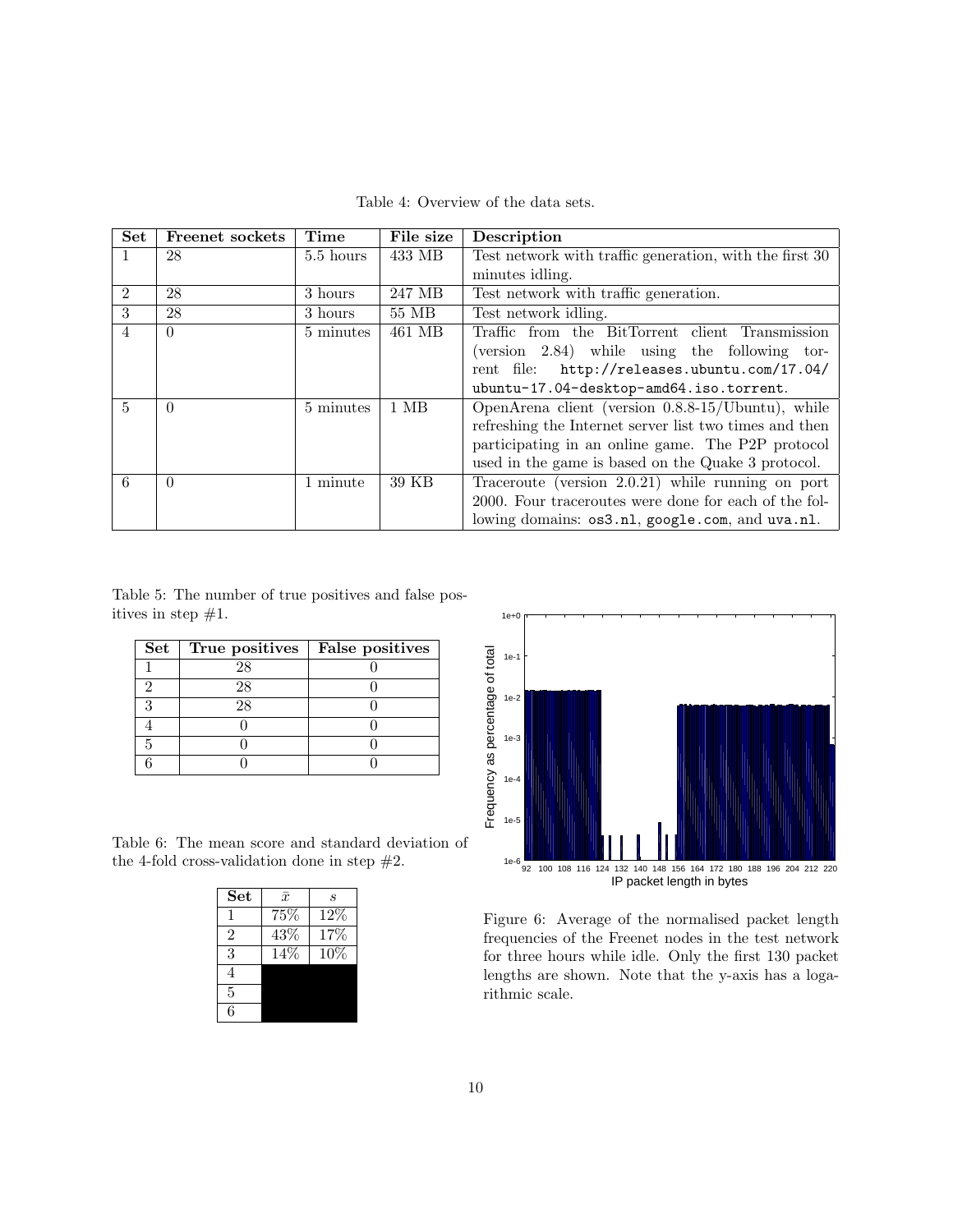<span id="page-10-1"></span>network to prevent them from being lost, even while the network was idle. This number of inserts is still considerably less than in the data set with explicit traffic generation.

Figure [6](#page-9-3) shows Figure [5b](#page-7-1) with the x-axis adjusted to display the drop in frequency of the packet lengths between 124 and 156 bytes. The phenomenon occurs in both the idle network as well as in the network with requests and inserts. The reason for the small amount of packets with these specific lengths is unclear.

In the case of testing on the training set an accuracy was achieved of 75%. Since the [SVM](#page-12-15) was fitted on the same data, it would be expected that an accuracy approaching 100% would have been achieved here. It is unclear why this happened, but it might have to do with the small data set. The low accuracies and high standard deviations for set #2 and #3 could be caused by the one-class [SVM](#page-12-15) not being suited for this type of classification problem. Other machine learning algorithms were also tested: Naïve Bayes and Random Forest, but these did not score as high as the [SVM.](#page-12-15) The usage of a small network had lead to very few data points which might have also impaired the working of the [SVM.](#page-12-15) A larger data set could be created by adding more nodes and more connections to the network since each socket (connection) corresponds with a data point. Future work could look into testing the system with a larger data set, and possible other machine learning algorithms, to see if a higher accuracy can be achieved.

The experiments were done on a very small network and in unrealistic conditions. The nodes in the experimental darknet were all homogeneous. It would be unlikely in real life that users all have access to identical machines and Internet connections to run their nodes on. In addition, the simulation did not take into account the leaving and joining of nodes in the network. Users of Freenet usually do not have their node running constantly [\[Cramer et al., 2004\]](#page-13-7). Most likely they would also not be making a request or insert consistently every ten minutes, but only in bursts when their node is online and they are actively using it.

A node might disconnect from the network and later rejoin with a different [IP](#page-12-2) address. This would result in the node being "found" multiple times, as there is no way to differentiate between the instances. One could use the source port and peer information to indicate an overlap, but this would not give hard evidence that the two [IP](#page-12-2) addresses belong to the same node. Combining Freenet with [The onion](#page-13-15) [router](#page-13-15) (Tor) would result in such a situation, as the different [Tor](#page-13-15) exit nodes would have distinctive [IP](#page-12-2) addresses.

The traffic analysis and experiments were all done on the [FRED.](#page-12-3) Although this is the most commonly used daemon to communicate in Freenet, it should be noted that there might be other implementations out there which might have different traffic patterns. More specifically, members of a darknet communally could agree to patch their nodes in a number of ways. First, they could set a higher [MTU.](#page-12-17) Second, use a lower minimal padding than 64, this would thus also lower the minimum packet size. Third, use a port number lower than 1024, even though this would require Freenet to run in privileged mode, which is not recommended for security reasons. These actions would allow them to evade the rules in step  $#1$  of the detection and possible also allow their traffic to be misclassified by the  $\text{SVM}^{11}$  $\text{SVM}^{11}$  $\text{SVM}^{11}$ .

The detection of Freenet darknet nodes as presented in this paper can be scaled up, given an attacker has enough resources. The first step would filter out almost all non-suspicious traffic, leaving very little work to be done by the [SVM](#page-12-15) (which is computationally more expensive). It can be applied to small networks as presented in this paper, at an [ISP](#page-12-13) or even at a national level. The latter combined with the blacklisting of opennet (seed) nodes is especially worrisome since it would mean that Freenet can be blocked and that it can be censored in any of its topology types. In the [People's Republic of China](#page-12-21) (PRC) Freenet version 0.5 has been blocked [\[Freenet Project, 2017e\]](#page-14-1), like other anonymisation networks such as [Tor](#page-13-15) and [The Invisible Internet Project](#page-12-22) (I2P). In order to pre-

<span id="page-10-0"></span> $11$ The port number is not a feature used by the [SVM,](#page-12-15) so changing this would have no effect on the classification.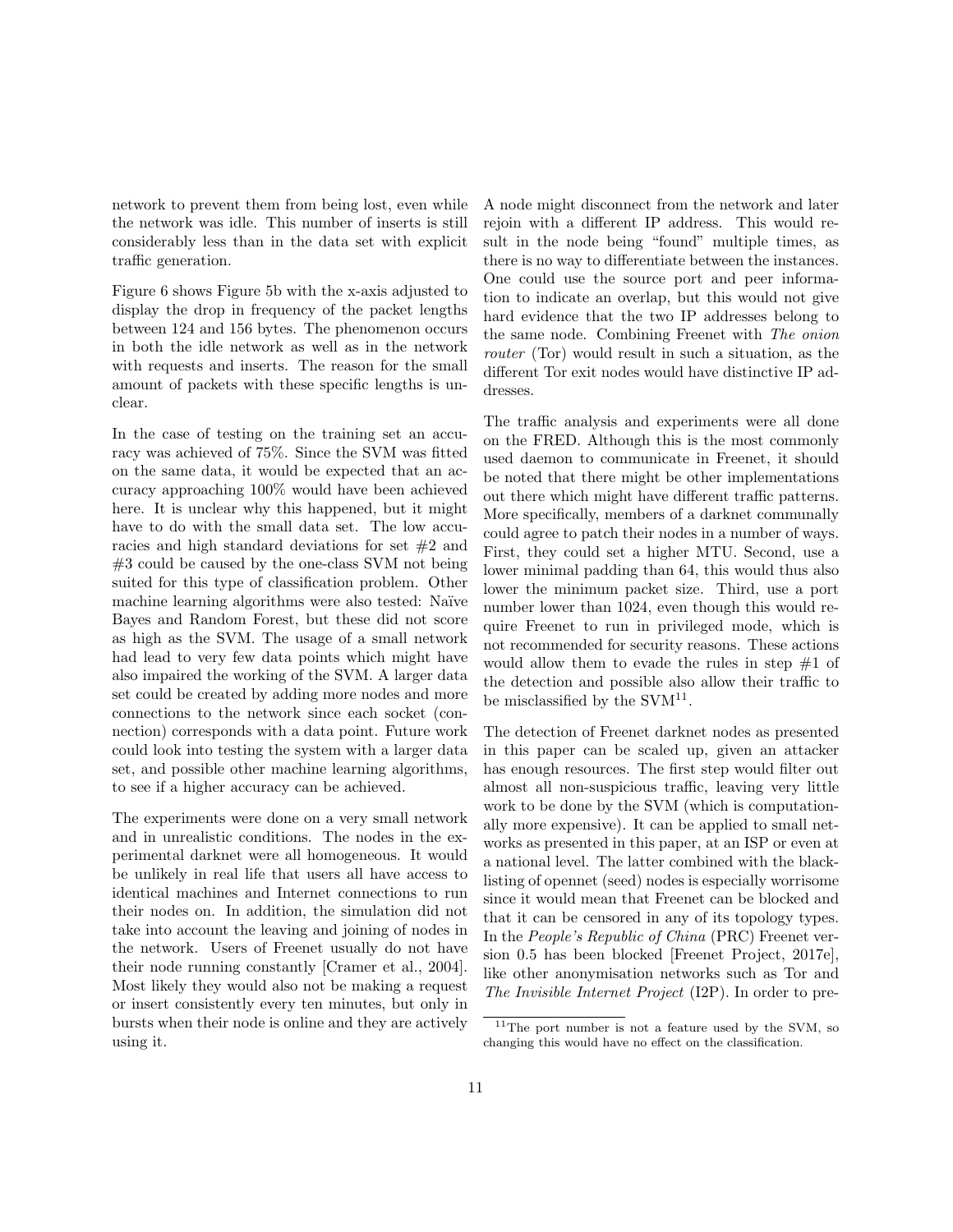<span id="page-11-2"></span>vent censorship from taking place at darknet level the Freenet project should take steps into the direction of making the traffic and nodes harder to detect. An attacker with a significant amount of resources could even do a mapping of the hybrid Freenet. An opennet mapping would first be done to get an initial set of [IP](#page-12-2) addresses of nodes. These could then be traced back to their [ISP](#page-12-13) and an [ISP](#page-12-13) level darknet mapping might reveal any additional darknet connections that these nodes have. Although the method presented in this paper does not have a 100% accuracy, merely the suspicion that someone might be running a Freenet node could warrant for further research by law enforcement agencies. Some suggestions for improving the design of Freenet to become an [MCON](#page-12-11) are mentioned in [Vasserman et al.](#page-14-7) [\[2009\]](#page-14-7). Section [8](#page-11-1) gives some future work that could be done to look into the mitigation of the attacks discussed in this paper.

The lack of masking Freenet nodes and traffic has been known by the core developer team since early in the development: "Making nodes invisible is not easy by any stretch of the imagination and is not something we can or should address before 1.0" [\[Clarke](#page-13-16) [and Toseland, 2005\]](#page-13-16). The FProxy installation wizard notes the following: "Freenet cannot hide connections made to others, only what is transferred through them" [\[Freenet Project, 2017a\]](#page-14-12). At the time of writing, there is no clear mention in the project roadmap for implementing any type of concealment feature [\[Freenet Project, 2017b\]](#page-14-13). This seems to clash with the goal of the Freenet project to create a truly membership-concealing censorship resilient overlay network.

# <span id="page-11-0"></span>7 Conclusion

An overview has been given of Freenet opennet attacks, mapping techniques, and their applicability to the darknet. Due to the continuous development of the Freenet project, findings in the past cannot always be replicated in the present. In addition, most attacks for the opennet cannot be applied to the darknet due to the different nature of the two topologies.

A two step method for the detection of Freenet darknet nodes has been introduced, which can retrieve the [IP](#page-12-2) address of a Freenet node based on captured traffic. In an idle network, and a network that is doing random inserts and requests, the mean accuracy is respectively 14% ( $s = 10\%$ ) and 43% ( $s = 17\%$ ). The interconnectivity of the retrieved nodes can be detected based on the traffic, which allows an attacker to construct a mapping of the darknet.

### <span id="page-11-1"></span>8 Future work

One could consider evading the [SVM](#page-12-15) trained on the normalised [IP](#page-12-2) packet length frequencies by padding all packets to the same size. This approach has been taken by [Tor,](#page-13-15) but traffic analysis remains possible based on the frequency and direction of packets [\[Juarez et al., 2014\]](#page-14-14). A straightforward application for Freenet would be to always pad all packets to a random specific length, or to the maximum [MTU.](#page-12-17) The implementation of the latter can be seen in Appendix [E.](#page-17-1) There would be a significant increase in overhead, while applying rule based detection on the traffic would still be possible by creating a rule to match for this specific length. In the case of a random length it could be made so that each node has a random unique length it would pad to. For example, node A might always pad to 1337 bytes, while node B will pad to 1290 bytes. Traffic analysis would be required by an attacker to discover the specific length for each node before a detection rule could be made.

By adding extra logging rules to the [FRED](#page-12-3) source code it should be possible to determine size of the outgoing packets and which message types they contain. This information could then be used to make assumptions on which message types were sent based on [IP](#page-12-2) packet lengths as found in traffic from Freenet nodes. Since a packet may contain multiple messages, and due to the padding, it might be a difficult task to achieve. Future work could look into the feasibility of creating such a mapping and any methods to prevent it from happening. The latter could be done by padding all the packets to the same size. This would make it impossible to distinguish between the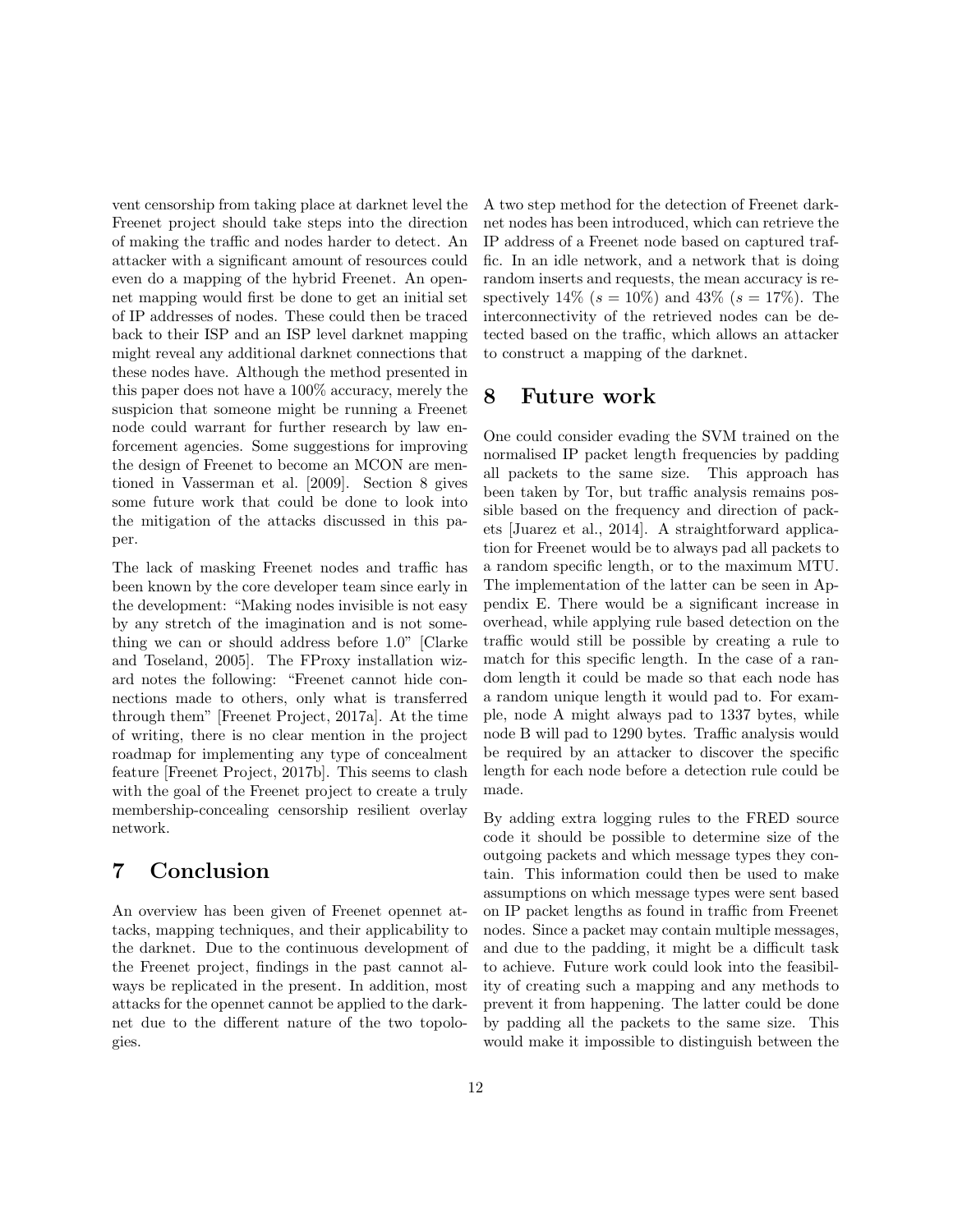<span id="page-12-23"></span>different message types based on the length of the packets.

When data is inserted which is larger than the [MTU,](#page-12-17) multiple packetTransmit messages will be sent. In the case of large files this would lead to a large number of these types of messages being sent, which would almost all have the maximum [IP](#page-12-2) packet size. This corresponds with the higher frequency at 1260 bytes in Figure [5a](#page-7-1) and Figure [5b.](#page-7-1) When a capture is done of the entire network, this might be used to trace the node which did the original insert. Since the network occasionally reinserts data, there might be a overlap between new files being inserted and reinserts, this might make the task difficult. Future work could look into the feasibility of this attack.

The experiments were all done using IPv4, while the [FRED](#page-12-3) also supports IPv6. The rules in Section [4.2.1](#page-5-7) should also apply for IPv6 in the test network since the [FRED](#page-12-3) takes into account the larger overhead of IPv6 [UDP](#page-13-4) traffic, regardless of [IP](#page-12-2) version used (see Appendix [A](#page-15-0) for details). It is unclear if an [SVM](#page-12-15) trained on IPv4 traffic would also detect IPv6 Freenet nodes, or even a mixture of both. IPv6 traffic should have a larger average [IP](#page-12-2) packet length due to the increase in the [IP](#page-12-2) header size. Future research could look into training a data set on a mixture of both [IP](#page-12-2) versions and checking if the results found in this paper would also apply for mixed data sets.

### 9 Acknowledgements

The author would like to thank Yonne de Bruijn and Lennart Haagsma from Fox-IT for supervising this research project.

### 10 Attributions

Figure [2](#page-2-1) has been based on [Menge](#page-14-15) [\[2009\]](#page-14-15).

# Acronyms

<span id="page-12-18"></span>AES Advanced Encryption Standard. [7](#page-6-1)

<span id="page-12-6"></span>CHK Content Hash Key. [2](#page-1-3)

- <span id="page-12-5"></span>DHT Distributed Hash Table. [2](#page-1-3)
- <span id="page-12-1"></span>F2F friend-to-friend. [1](#page-0-0)
- <span id="page-12-10"></span>FCP Freenet Client Protocol. [4](#page-3-5)
- <span id="page-12-4"></span>FNP Freenet Protocol. [2,](#page-1-3) [4,](#page-3-5) [5,](#page-4-3) [7,](#page-6-1) [9](#page-8-5)
- <span id="page-12-3"></span>FRED Freenet REference Daemon. [2,](#page-1-3) [4–](#page-3-5)[8,](#page-7-2) [11–](#page-10-1)[13,](#page-12-23) [16,](#page-15-1) [17](#page-16-2)
- <span id="page-12-14"></span>GUI Graphical User Interface. [6](#page-5-8)
- <span id="page-12-16"></span>HMAC Hash-based Message Authentication Code. [7,](#page-6-1) [17](#page-16-2)
- <span id="page-12-22"></span>I2P The Invisible Internet Project. [11](#page-10-1)
- <span id="page-12-9"></span>IDS Intrusion Detection System. [4](#page-3-5)
- <span id="page-12-2"></span>IP Internet Protocol. [1,](#page-0-0) [2,](#page-1-3) [4,](#page-3-5) [5,](#page-4-3) [7–](#page-6-1)[9,](#page-8-5) [11–](#page-10-1)[13,](#page-12-23) [16](#page-15-1)
- <span id="page-12-13"></span>ISP Internet Service Provider . [6,](#page-5-8) [11,](#page-10-1) [12](#page-11-2)
- <span id="page-12-7"></span>KSK Keyword Signing Key. [2](#page-1-3)
- <span id="page-12-11"></span>MCON membership-concealing overlay network. [4,](#page-3-5) [12](#page-11-2)
- <span id="page-12-17"></span>MTU Maximum Transmission Unit. [7,](#page-6-1) [9,](#page-8-5) [11–](#page-10-1)[13,](#page-12-23) [16,](#page-15-1) [18](#page-17-2)

<span id="page-12-12"></span>OS Operating System. [6](#page-5-8)

<span id="page-12-0"></span>**P2P** peer-to-peer. [1,](#page-0-0) [4,](#page-3-5) 8-[10](#page-9-4)

- <span id="page-12-19"></span>PCFB Periodic Cipher Feed Back. [7](#page-6-1)
- <span id="page-12-21"></span>PRC People's Republic of China. [11](#page-10-1)
- <span id="page-12-20"></span>RBF Radial Basis Function. [9](#page-8-5)
- <span id="page-12-8"></span>SSK Signed Subspace Key. [2](#page-1-3)
- <span id="page-12-15"></span>SVM Support Vector Machine. [6,](#page-5-8) [9,](#page-8-5) [11–](#page-10-1)[13](#page-12-23)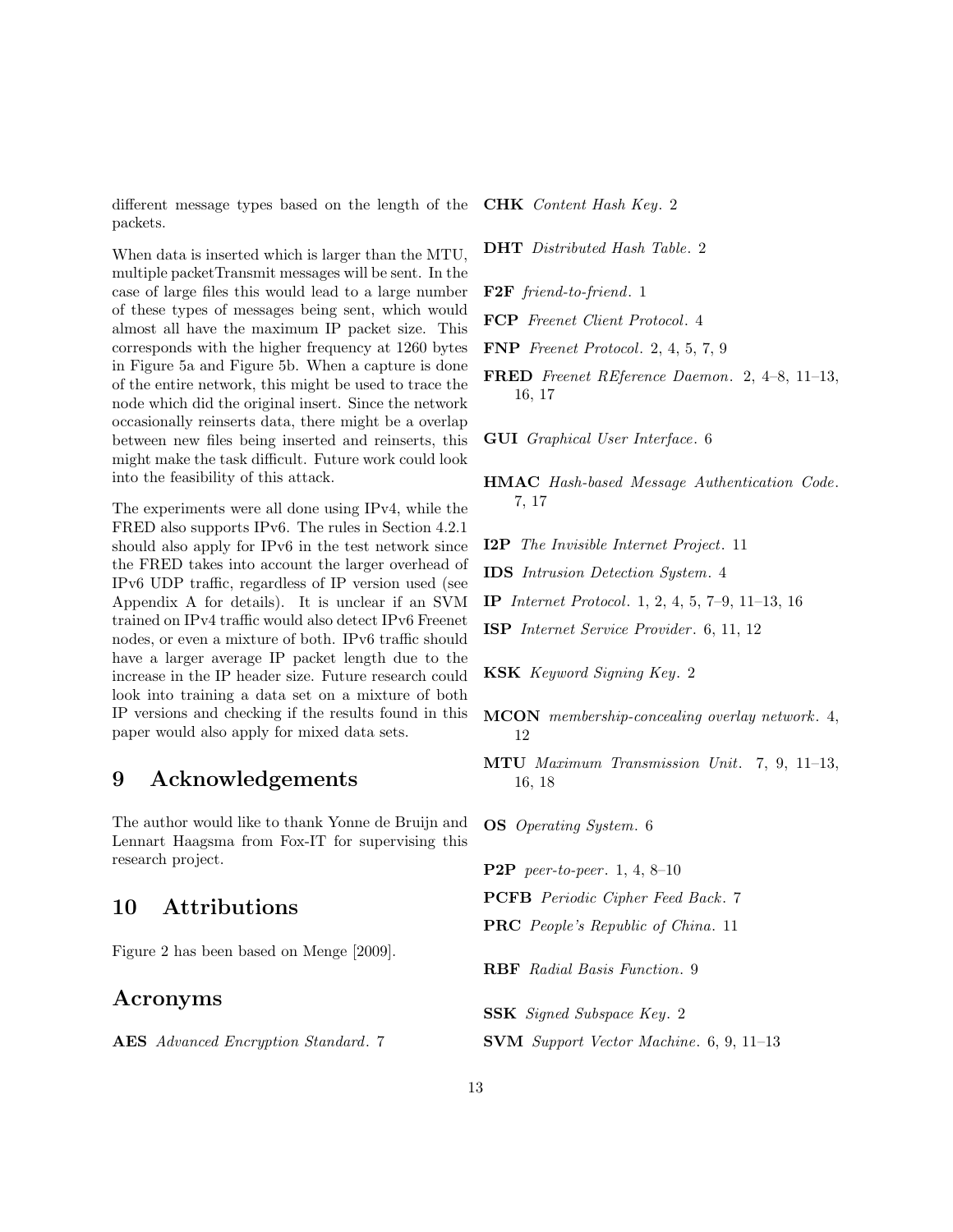<span id="page-13-3"></span>TCP Transmission Control Protocol. [2,](#page-1-3) [4](#page-3-5)

<span id="page-13-15"></span>Tor The onion router. [11,](#page-10-1) [12](#page-11-2)

<span id="page-13-4"></span>UDP User Datagram Protocol. [2,](#page-1-3) [4,](#page-3-5) [7–](#page-6-1)[9,](#page-8-5) [13,](#page-12-23) [16](#page-15-1)

<span id="page-13-5"></span>UID Unique Identifier. [2,](#page-1-3) [5](#page-4-3)

<span id="page-13-6"></span>USK Updateable Subspace Key. [2](#page-1-3)

<span id="page-13-10"></span>VM Virtual Machine. [6,](#page-5-8) [8,](#page-7-2) [9,](#page-8-5) [16](#page-15-1)

### References

- <span id="page-13-9"></span>Todd Baumeister, Yingfei Dong, Zhenhai Duan, and Guanyu Tian. A routing table insertion (rti) attack on freenet. In Cyber Security (CyberSecurity), 2012 International Conference on, pages 8–15. IEEE, 2012.
- <span id="page-13-1"></span>Peter Biddle, Paul England, Marcus Peinado, and Bryan Willman. The darknet and the future of content protection. In ACM Workshop on Digital Rights Management, pages 155–176. Springer, 2002.
- <span id="page-13-14"></span>Lars Buitinck, Gilles Louppe, Mathieu Blondel, Fabian Pedregosa, Andreas Mueller, Olivier Grisel, Vlad Niculae, Peter Prettenhofer, Alexandre Gramfort, Jaques Grobler, Robert Layton, Jake VanderPlas, Arnaud Joly, Brian Holt, and Gaël Varoquaux. API design for machine learning software: experiences from the scikit-learn project. In ECML PKDD Workshop: Languages for Data Mining and Machine Learning, pages 108–122, 2013.
- <span id="page-13-2"></span>Ian Clarke. A distributed decentralised information storage and retrieval system. Master's thesis, University of Edinburgh, 1999.
- <span id="page-13-16"></span>Ian Clarke and Matthew Toseland. Freenethelp.org wiki, 2005. URL [http://www.freenethelp.org/](http://www.freenethelp.org/html/AttacksAndWeaknesses.html) [html/AttacksAndWeaknesses.html](http://www.freenethelp.org/html/AttacksAndWeaknesses.html). Consulted on 2017-06-21. The page contains an informal discussion on attacks and weaknesses of Freenet. Toad is the pseudonym used by Matthew Toseland.
- <span id="page-13-0"></span>Ian Clarke, Oskar Sandberg, Brandon Wiley, and Theodore W Hong. Freenet: A distributed anonymous information storage and retrieval system. In Designing Privacy Enhancing Technologies, pages 46–66. Springer, 2001.
- <span id="page-13-12"></span>Bram Cohen. The bittorrent protocol specification, 2008. URL [http://www.bittorrent.org/beps/](http://www.bittorrent.org/beps/bep_0003.html) [bep\\_0003.html](http://www.bittorrent.org/beps/bep_0003.html). Consulted on 2017-06-26.
- <span id="page-13-13"></span>Gerald Combs. Tshark - dump and analyze network traffic, 2012. URL <https://www.wireshark.org/>. Consulted on 2017-06-29.
- <span id="page-13-7"></span>Curt Cramer, Kendy Kutzner, and Thomas Fuhrmann. Bootstrapping locality-aware p2p networks. In Networks, 2004.(ICON 2004). Proceedings. 12th IEEE International Conference on, volume 1, pages 357–361. IEEE, 2004.
- <span id="page-13-8"></span>Nathan S Evans, Chris GauthierDickey, and Christian Grothoff. Routing in the dark: Pitch black. In Computer Security Applications Conference, 2007. ACSAC 2007. Twenty-Third Annual, pages 305– 314. IEEE, 2007.
- <span id="page-13-11"></span>Freenet Project. Freenet mantishub bugtracker issue n. 0000245., 2006. URL [https://freenet.](https://freenet.mantishub.io/view.php?id=245) [mantishub.io/view.php?id=245](https://freenet.mantishub.io/view.php?id=245). Consulted on 2017-06-21.
- <span id="page-13-18"></span>Freenet Project. Freenet mantishub bugtracker issue n. 0005294., 2011. URL [https://freenet.](https://freenet.mantishub.io/view.php?id=5294) [mantishub.io/view.php?id=5294](https://freenet.mantishub.io/view.php?id=5294). Consulted on 2017-07-06.
- <span id="page-13-19"></span>Freenet Project. Freenet mantishub bugtracker issue n. 0005678., 2013a. URL [https://freenet.](https://freenet.mantishub.io/view.php?id=5678) [mantishub.io/view.php?id=5678](https://freenet.mantishub.io/view.php?id=5678). Consulted on 2017-07-06.
- <span id="page-13-17"></span>Freenet Project. Freenet mantishub bugtracker issue n. 0005679., 2013b. URL [https://freenet.](https://freenet.mantishub.io/view.php?id=5679) [mantishub.io/view.php?id=5679](https://freenet.mantishub.io/view.php?id=5679). Consulted on 2017-07-05.
- <span id="page-13-20"></span>Freenet Project. Freenet mantishub bugtracker issue n. 0000976., 2013c. URL [https://freenet.](https://freenet.mantishub.io/view.php?id=976) [mantishub.io/view.php?id=976](https://freenet.mantishub.io/view.php?id=976). Consulted on 2017-07-06.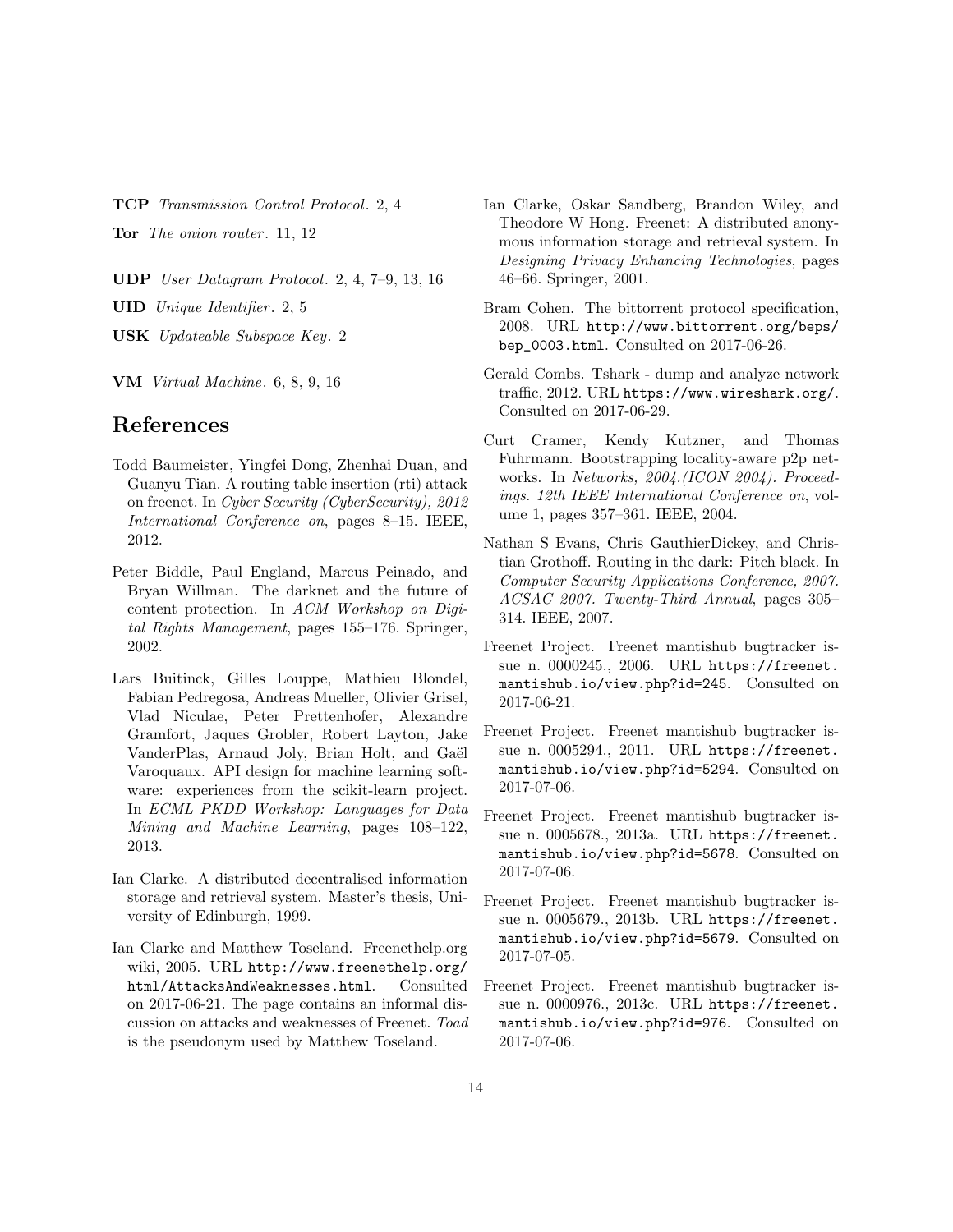- <span id="page-14-12"></span>Freenet Project. Freenet wiki - fproxy, 2017a. URL [https://github.com/freenet/wiki/wiki/](https://github.com/freenet/wiki/wiki/FProxy) [FProxy](https://github.com/freenet/wiki/wiki/FProxy). Consulted on 2017-06-26. Page contains information on how to access the FProxy.
- <span id="page-14-13"></span>Freenet Project. Freenet mantishub bugtracker roadmap, 2017b. URL [http:](http://freenet.mantishub.io/roadmap_page.php) [//freenet.mantishub.io/roadmap\\_page.php](http://freenet.mantishub.io/roadmap_page.php). Consulted on 2017-06-26.
- <span id="page-14-9"></span>Freenet Project. Freenet reference daemon source code, 2017c. URL [https://github.com/](https://github.com/freenet/fred.git) [freenet/fred.git](https://github.com/freenet/fred.git). Consulted on 2017-06-28.
- <span id="page-14-2"></span>Freenet Project. Freenet website, 2017d. URL <https://freenetproject.org/>. Consulted on 2017-06-19.
- <span id="page-14-1"></span>Freenet Project. Freenet wiki, 2017e. URL [https://](https://github.com/freenet/wiki/wiki/) [github.com/freenet/wiki/wiki/](https://github.com/freenet/wiki/wiki/). Consulted on 2017-06-06.
- <span id="page-14-11"></span>Van Jacobson, Craig Leres, and Steven McCanne. Tcpdump public repository, 2003. URL [https://](https://github.com/the-tcpdump-group/tcpdump) [github.com/the-tcpdump-group/tcpdump](https://github.com/the-tcpdump-group/tcpdump). Consulted on 2017-06-29.
- <span id="page-14-14"></span>Marc Juarez, Sadia Afroz, Gunes Acar, Claudia Diaz, and Rachel Greenstadt. A critical evaluation of website fingerprinting attacks. In Proceedings of the 2014 ACM SIGSAC Conference on Computer and Communications Security, pages 263– 274. ACM, 2014.
- <span id="page-14-4"></span>Jon Kleinberg. Navigation in a small world. Nature, 406(6798):845–845, 2000a.
- <span id="page-14-3"></span>Jon Kleinberg. The small-world phenomenon: An algorithmic perspective. In Proceedings of the thirtysecond annual ACM symposium on Theory of computing, pages 163–170. ACM, 2000b.
- <span id="page-14-15"></span>Andreas Menge. Latex tikz 3d graph model example, 2009. URL [http://www.texample.net/tikz/](http://www.texample.net/tikz/examples/3d-graph-model/) [examples/3d-graph-model/](http://www.texample.net/tikz/examples/3d-graph-model/). Consulted on 2017- 06-17.
- <span id="page-14-5"></span>Mohamed Othman and Mostafa Nikpour Kermanian. Detecting and preventing peer-to-peer connections by linux iptables. In Information Technology, 2008. ITSim 2008. International Symposium on, volume 4, pages 1–6. IEEE, 2008.
- <span id="page-14-0"></span>Stefanie Roos, Benjamin Schiller, Stefan Hacker, and Thorsten Strufe. Measuring freenet in the wild: Censorship-resilience under observation. In International Symposium on Privacy Enhancing Technologies, pages 263–282. Springer, 2014.
- <span id="page-14-10"></span>Alex J Smola and Bernhard Schölkopf. A tutorial on support vector regression. Statistics and computing, 14(3):199–222, 2004.
- <span id="page-14-6"></span>Solarwinds. Solarwinds forum, 2017. URL [https:](https://thwack.solarwinds.com/thread/77015) [//thwack.solarwinds.com/thread/77015](https://thwack.solarwinds.com/thread/77015). Consulted on 2017-06-21.
- <span id="page-14-8"></span>Guanyu Tian, Zhenhai Duan, Todd Baumeister, and Yingfei Dong. A traceback attack on freenet. IEEE Transactions on Dependable and Secure Computing, 2015.
- <span id="page-14-7"></span>Eugene Vasserman, Rob Jansen, James Tyra, Nicholas Hopper, and Yongdae Kim. Membershipconcealing overlay networks. In Proceedings of the 16th ACM conference on Computer and communications security, pages 390–399. ACM, 2009.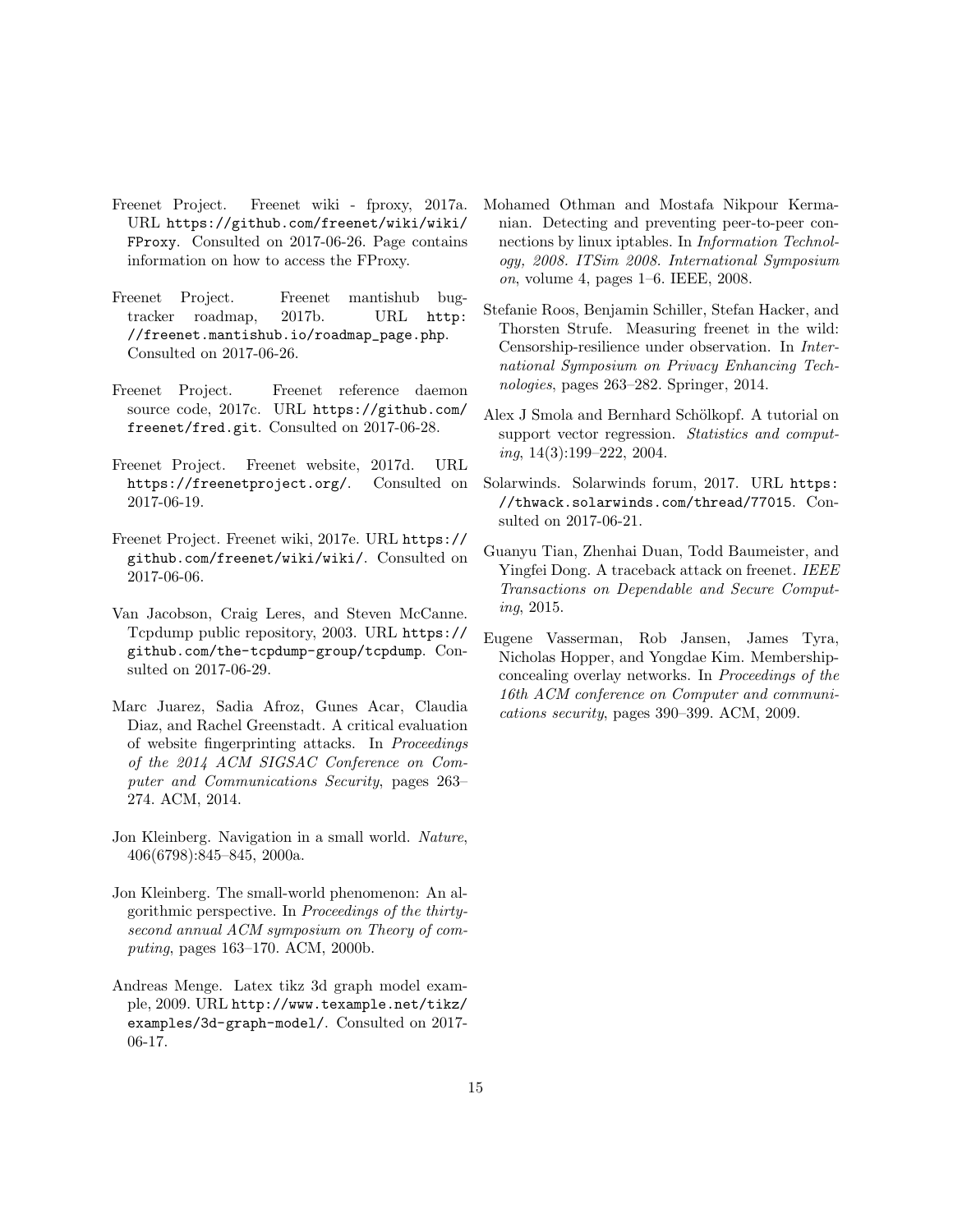# <span id="page-15-1"></span><span id="page-15-0"></span>Appendix A [MTU](#page-12-17) and [IP](#page-12-2) packet size

Listing [1](#page-15-2) shows the part of the [FRED](#page-12-3) source code which defines the values for the minimum and maximum [MTU](#page-12-17) for IPv4 and IPv6. The default [IP+](#page-12-2)[UDP](#page-13-4) header size is set to the IPv6[+UDP](#page-13-4) value of 48 bytes. For the maximum [UDP](#page-13-4) payload size the value is used from the innerCalculateMaxPacketSize method, where the minimum of MAX ALLOWED MTU and the result of the getMinimumMTU method is subtracted by UDP HEADERS LENGTH. During the experiments the result of innerCalculateMaxPacketSize always was 1232, as observed by the maximum [UDP](#page-13-4) payload sizes seen in the packet captures. Thus, the value of the Math.min function on line 306 would have to be 1280 to get to the observed maximum [UDP](#page-13-4) payload of 1232 bytes. This indicates that the IPv6[+UDP](#page-13-4) header size is used as  $1280 - 1232 = 48$ .

Listing [2](#page-16-3) shows the getMinimumMTU method which returns either the maximum [IP](#page-12-2) packet size, or the [MTU](#page-12-17) found by the [IP](#page-12-2) detector. Since the minimum of MAX ALLOWED MTU and the result of the method always have been 1280, it can be concluded that the getMinimumMTU method always returns the maxPacketSize. This could be caused by one of two things: the value of "detected" is larger than or equal to "mtu", or the value of "ipDetector" is always "null". The [MTU](#page-12-17) of the interfaces of the [VMs](#page-13-10) was set to 1500, so the latter would have to be the case. The "ipDetector" variable was set to null because the correct [IP](#page-12-2) version could not be detected. In addition, Java attempts to retrieve the [MTU](#page-12-17) from the interfaces [\[Freenet](#page-13-17) [Project, 2013b\]](#page-13-17), which it was also not able to do in the experimental setup.

During the experiments only IPv4 was used, while the [FRED](#page-12-3) was taking into account that the [IP](#page-12-2) header would be 20 bytes larger, which lead to the observed maximum [IP](#page-12-2) packet length of 1260 bytes. The end result is a wasted 20 bytes when IPv4 is used if the [FRED](#page-12-3) is unable to detect that it is using this [IP](#page-12-2) version.

A choice was made by the Freenet developers to have the [MTU](#page-12-17) hard coded to prevent fragmentation of the [IP](#page-12-2) packets [\[Freenet Project, 2011\]](#page-13-18) [\[Freenet Project, 2013a\]](#page-13-19). An open issue is in the bugtracker which states the problem should be solved by doing a path [MTU](#page-12-17) discovery [\[Freenet Project, 2013c\]](#page-13-20).

Note that regardless of the [MTU](#page-12-17) set by the node, the receiving end has a hard coded receive buffer of 1500 bytes as can be seen on line 194 of Listing [1.](#page-15-2) So the [MTU](#page-12-17) has to be lower or equal to 1500 to allow the other side to parse the packets.

Listing 1: Selected lines from io/comm/UdpSocketHandler.java.

```
194 private static final int MAX_RECEIVE_SIZE = 1500;
267 // CompuServe use 1400 MTU; AOL claim 1450; DFN@home use 1448.
268 // http :// info . aol .co.uk/ broadband / faqHomeNetworking . adp
270 // http :// www . studenten -ins - netz . net / inhalt / service_faq . html
271 // officially GRE is 1476 and PPPoE is 1492.
272 // unofficially , PPPoE is often 1472 ( seen in the wild ). Also PPPoATM is sometimes
    1472.
273 static final int MAX_ALLOWED_MTU = 1280;
274 static final int UDPv4_HEADERS_LENGTH = 28;
275 static final int UDPv6_HEADERS_LENGTH = 48;
276 // conservative estimation when AF is not known
277 public static final int UDP_HEADERS_LENGTH = UDPv6_HEADERS_LENGTH;
278
279 static final int MIN_IPv4_MTU = 576;
280 static final int MIN_IPv6_MTU = 1280;
281 // conservative estimation when AF is not known
282 public static final int MIN_MTU = MIN_IPv4_MTU ;
```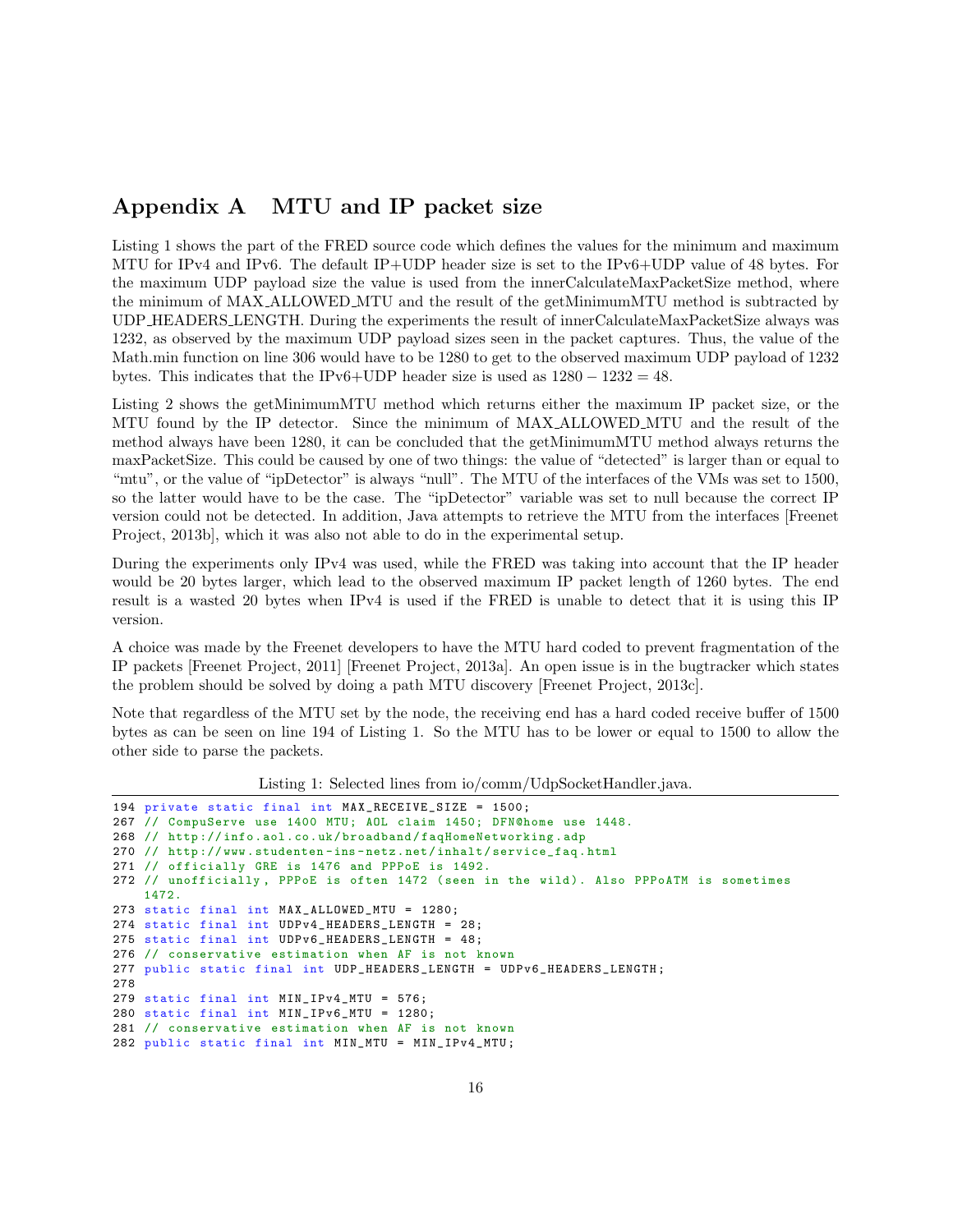```
283
284 private volatile int maxPacketSize = MAX_ALLOWED_MTU ;
303 /** Recalculate the maximum packet size */
304 int innerCalculateMaxPacketSize () { // FIXME : what about passing a peerNode though and
    doing it on a per-peer basis? How? PMTU would require JNI, although it might be worth
    it ...
305 final int minAdvertisedMTU = node . getMinimumMTU () ;
306 return maxPacketSize = Math . min ( MAX_ALLOWED_MTU , minAdvertisedMTU ) -
    UDP_HEADERS_LENGTH ;
307 }
```
Listing 2: Selected lines from node/Node.java.

```
4714 public int getMinimumMTU () {
4715 int mtu ;
4716 synchronized (this) {
4717 mtu = maxPacketSize ;
4718 }
4719 if(ipDetector != null) {
4720 int detected = ipDetector . getMinimumDetectedMTU () ;
4721 if (detected < mtu) return detected;<br>4722 }
4722 }
4723 return mtu ;
4724 }
```
# <span id="page-16-0"></span>Appendix B [HMAC](#page-12-16) length

Listing [3](#page-16-4) shows the fixed [HMAC](#page-12-16) length of 10 bytes as found in the source code of the [FRED.](#page-12-3)

```
Listing 3: A line from node/NewPacketFormat.java.
33 private static final int HMAC_LENGTH = 10;
```
# <span id="page-16-1"></span>Appendix C Maximum message size

Listing [4](#page-16-5) displays the maximum message size and Listing [5](#page-16-6) shows the comment explaining that large messages are bad for the traffic flow.

Listing 4: A line from node/NewPacketFormat.java.

```
912 public static final int MAX_MESSAGE_SIZE = 4096;
```
Listing 5: Selected lines from node/MessageItem.java.

```
45 buf = msg . encodeToPacket () ;
46 if(buf.length > NewPacketFormat.MAX_MESSAGE_SIZE) {<br>47 // This is bad because fairness between UID's h
        47 // This is bad because fairness between UID 's happens at the level of message
    queueing ,
48 // and the window size is frequently very small , so if we have really big messages
    they
```